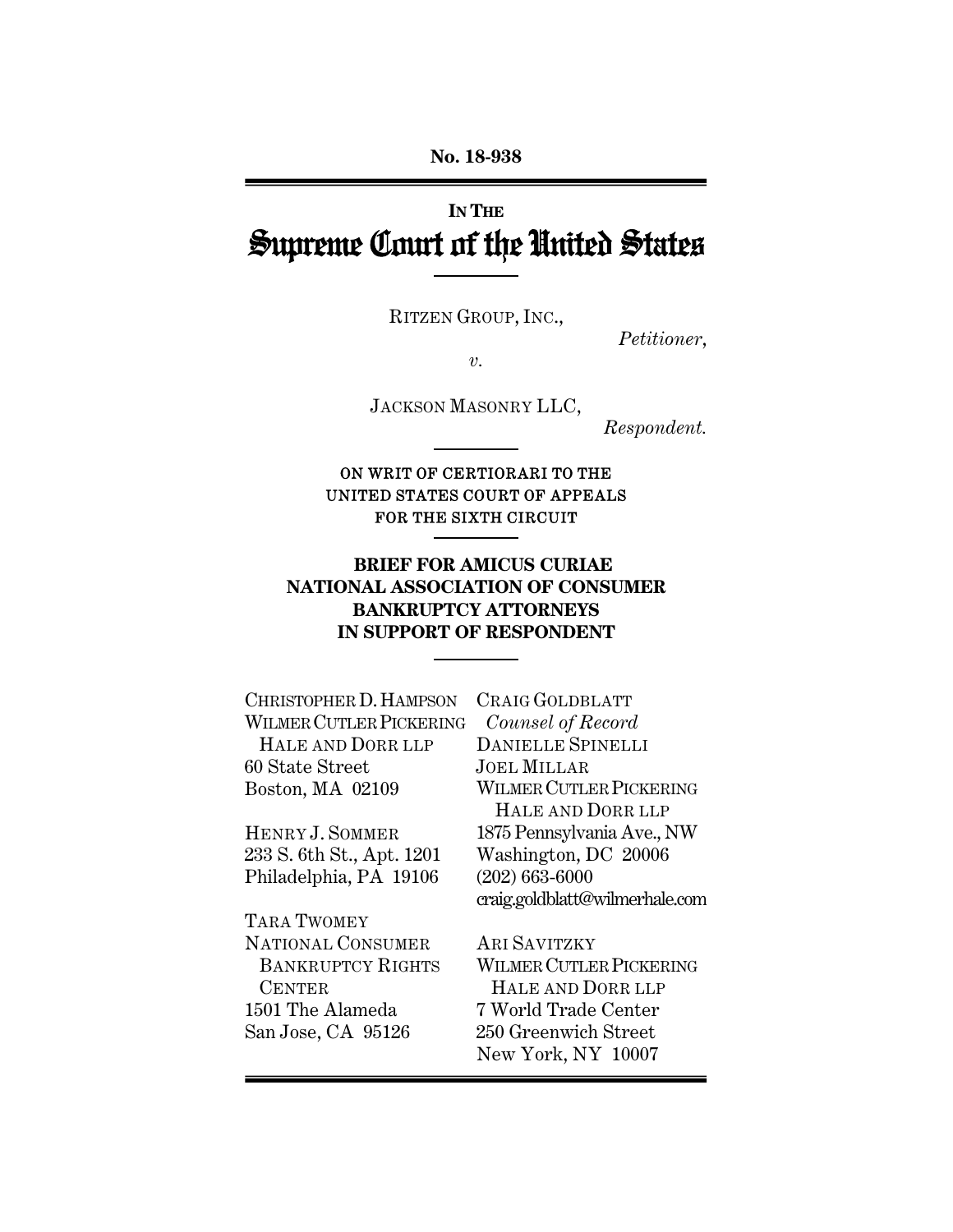# **TABLE OF CONTENTS**

|                                                                              |                                                                                                              | Page                                                                                                                                               |  |  |
|------------------------------------------------------------------------------|--------------------------------------------------------------------------------------------------------------|----------------------------------------------------------------------------------------------------------------------------------------------------|--|--|
|                                                                              |                                                                                                              |                                                                                                                                                    |  |  |
|                                                                              |                                                                                                              | INTEREST OF AMICUS CURIAE 1                                                                                                                        |  |  |
|                                                                              |                                                                                                              | INTRODUCTION AND SUMMARY OF                                                                                                                        |  |  |
|                                                                              |                                                                                                              |                                                                                                                                                    |  |  |
| I.                                                                           | THE STATUTORY TEXT PROVIDES THAT AN<br>ORDER DENYING A MOTION FOR STAY<br>RELIEF IS IMMEDIATELY APPEALABLE 5 |                                                                                                                                                    |  |  |
|                                                                              |                                                                                                              | A. Section 158(a) Authorizes Appeals From<br>Orders Finally Resolving Stay-Relief<br>Motions, Which Are Distinct                                   |  |  |
|                                                                              |                                                                                                              | B. <i>Bullard</i> Supports The Appealability Of<br>Orders Resolving Stay-Relief Motions10                                                          |  |  |
| II. THE SERIOUS EFFECTS THAT FLOW FROM<br>ORDERS DENYING STAY RELIEF SUPPORT |                                                                                                              |                                                                                                                                                    |  |  |
|                                                                              |                                                                                                              | A. The Overall Design Of The Automatic<br>Stay And The Role Of Stay-Relief<br>Support Immediate<br>Motions<br>Appealability Of Orders Denying Stay |  |  |
|                                                                              | <b>B.</b>                                                                                                    | Orders Denying Stay Relief Are The<br>Bankruptcy Equivalent Of Orders<br>Granting Permanent Injunctions 18                                         |  |  |
|                                                                              | C.                                                                                                           | An Order Denying Stay Relief Is Not<br>Akin To An Order Denying Venue                                                                              |  |  |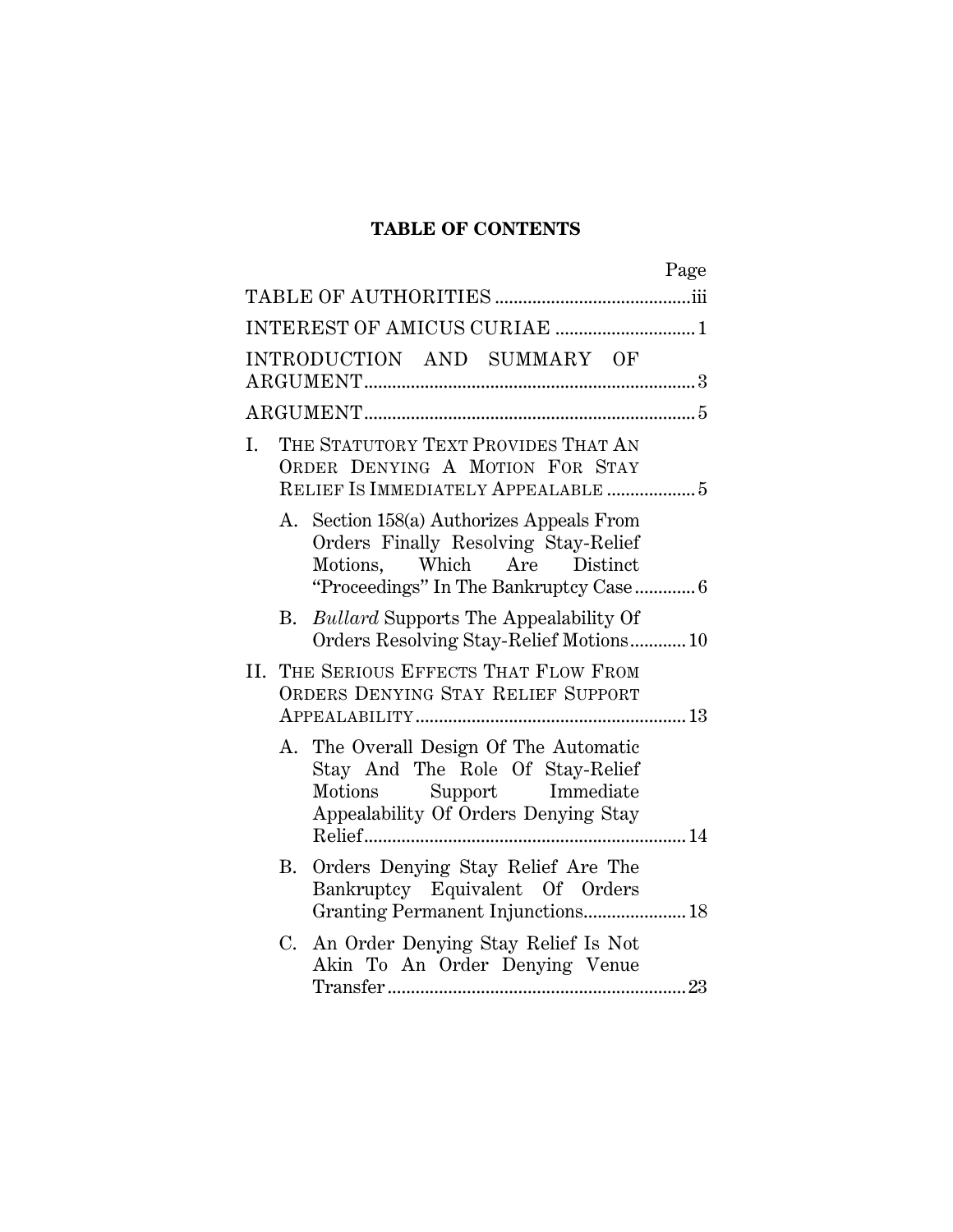# **TABLE OF CONTENTS—Continued**

|--|

| <b>III. TRADITIONAL FINALITY CONSIDERATIONS</b>                                                                                                                                        |
|----------------------------------------------------------------------------------------------------------------------------------------------------------------------------------------|
| A. A Presumptive Finality Rule Does Not                                                                                                                                                |
| B. A Presumptive Finality Rule Will                                                                                                                                                    |
| IV. A PRESUMPTIVE RULE WILL PROMOTE<br>CLARITY AND IMPROVE THE BANKRUPTCY                                                                                                              |
| A. A Rule Of Presumptive Finality<br>Respects The Role Of Bankruptcy<br>Courts And Appellate Courts Alike29                                                                            |
| B. Petitioner's Proposed Standard Is<br>Unworkable And Will Harm Consumer<br>Debtors And Other Parties By<br>Increasing The Cost, Uncertainty, And<br>Burden Of Appellate Litigation30 |
|                                                                                                                                                                                        |

ii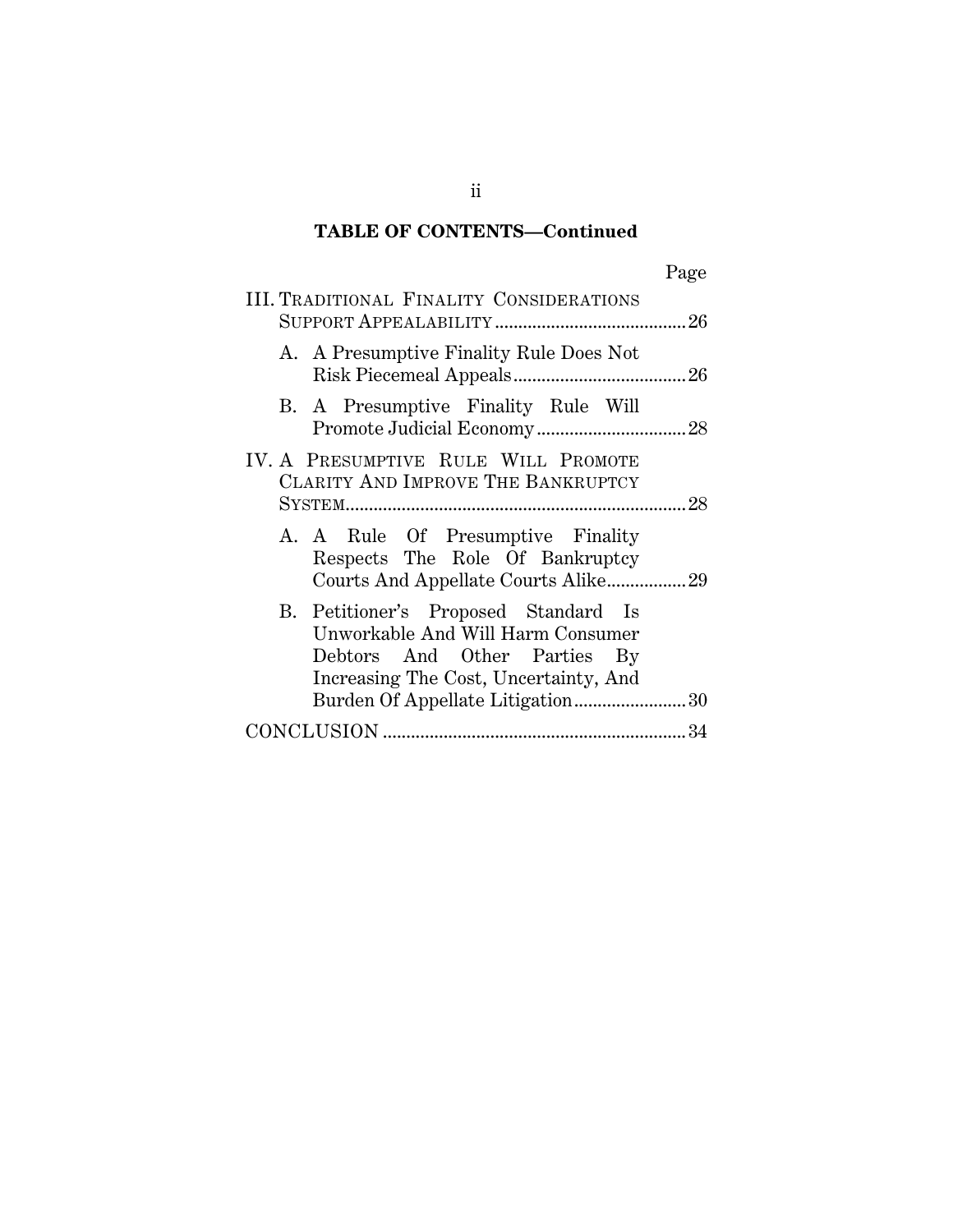# **TABLE OF AUTHORITIES**

# **CASES**

|                                                                                              | Page(s) |
|----------------------------------------------------------------------------------------------|---------|
| Bittner v. Borne Chemical Co., 691 F.2d 134                                                  |         |
| <i>Bullard v. Blue Hills Bank</i> , 135 S. Ct. 1686                                          |         |
| Citizens Bank of Maryland v. Strumpf,                                                        |         |
| City of Vicksburg v. Henson, 231 U.S. 259 (1913)21                                           |         |
| Cobbledick v. United States, 309 U.S. 323 (1940) 27                                          |         |
| Cohen v. Beneficial Industrial Loan Corp.,                                                   |         |
| Eddleman v. U.S. Department of Labor,                                                        |         |
| Gelboim v. Bank of America Corp., 135 S. Ct.                                                 |         |
| Granfinanciera, S.A. v. Nordberg, 492 U.S. 33                                                |         |
| Howard Delivery Service, Inc. v. Zurich<br>America Insurance Co., 547 U.S. 651 (2006) 10, 22 |         |
| In re American Mariner Industries, Inc.,                                                     |         |
| In re Atlas IT Export Corp., 761 F.3d 177                                                    |         |
| In re Chateaugay Corp., 880 F.2d 1509 (2d Cir.                                               |         |
|                                                                                              |         |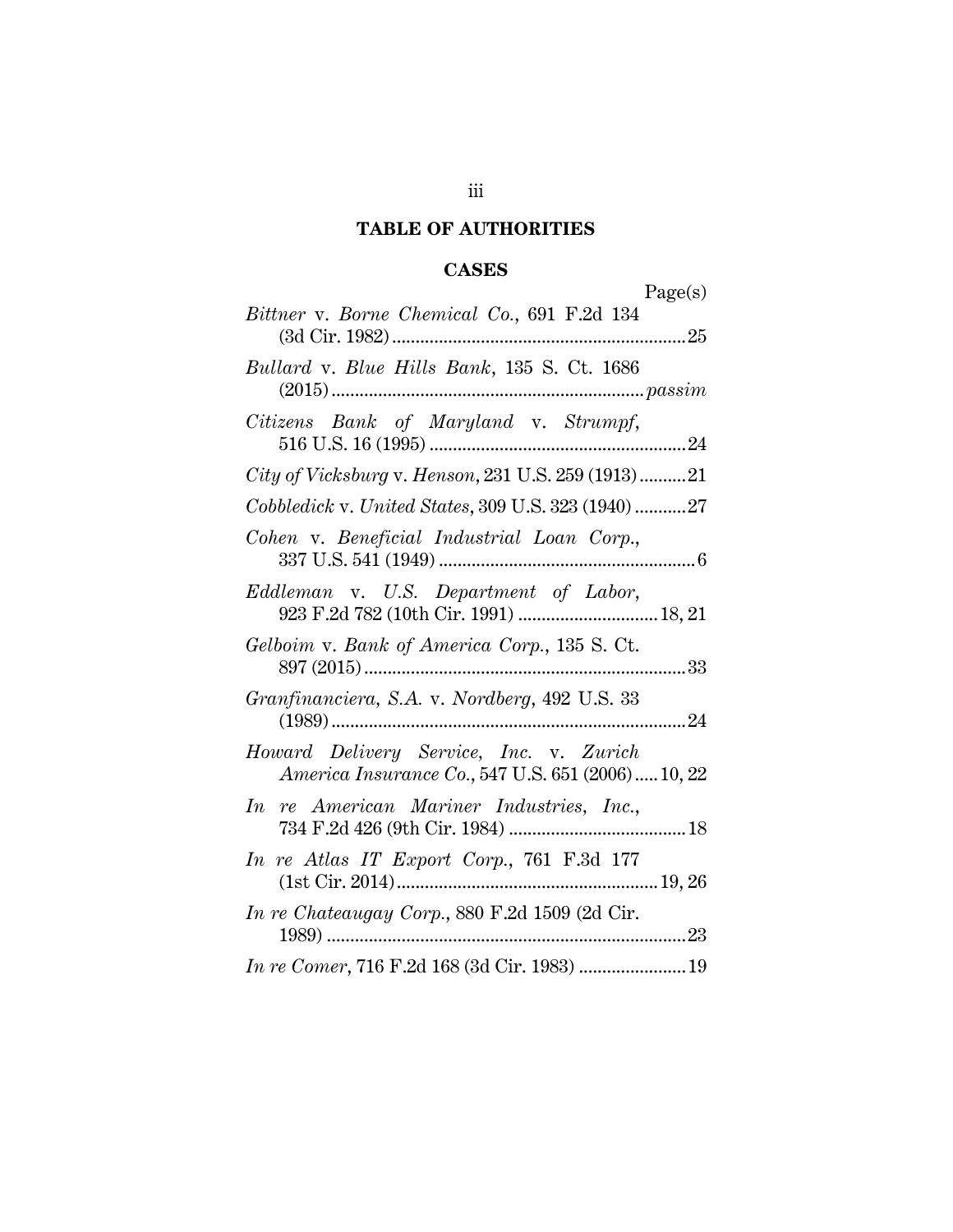# **TABLE OF AUTHORITIES—Continued**

| In re James Wilson Associates, 965 F.2d 160                                      |
|----------------------------------------------------------------------------------|
|                                                                                  |
| In re Rinard, 451 B.R. 12 (Bankr. C.D. Cal.                                      |
| In re Saco Local Development Corp., 711 F.2d                                     |
| In re Sonnax Industries, Inc., 907 F.2d 1280                                     |
| In re West Electronics Inc., 852 F.2d 79 (3d Cir.                                |
|                                                                                  |
| Midlantic National Bank v. New Jersey<br>Department of Environmental Protection, |
| RadLAX Gateway Hotel, LLC v.<br>Amalgamated Bank, 566 U.S. 639 (2012)30          |
| Sears, Roebuck & Co. v. Mackey, 351 U.S. 427                                     |
| $\it Stern \ v.\ Marshall, 564 \ U.S. \ 562 \ (2011)8$                           |
| Threadgill v. Armstrong World Industries,                                        |
| United States v. Swift & Co., 286 U.S. $106$                                     |
| Weber v. U.S. Trustee, 484 F.3d 154 (2d Cir.                                     |

iv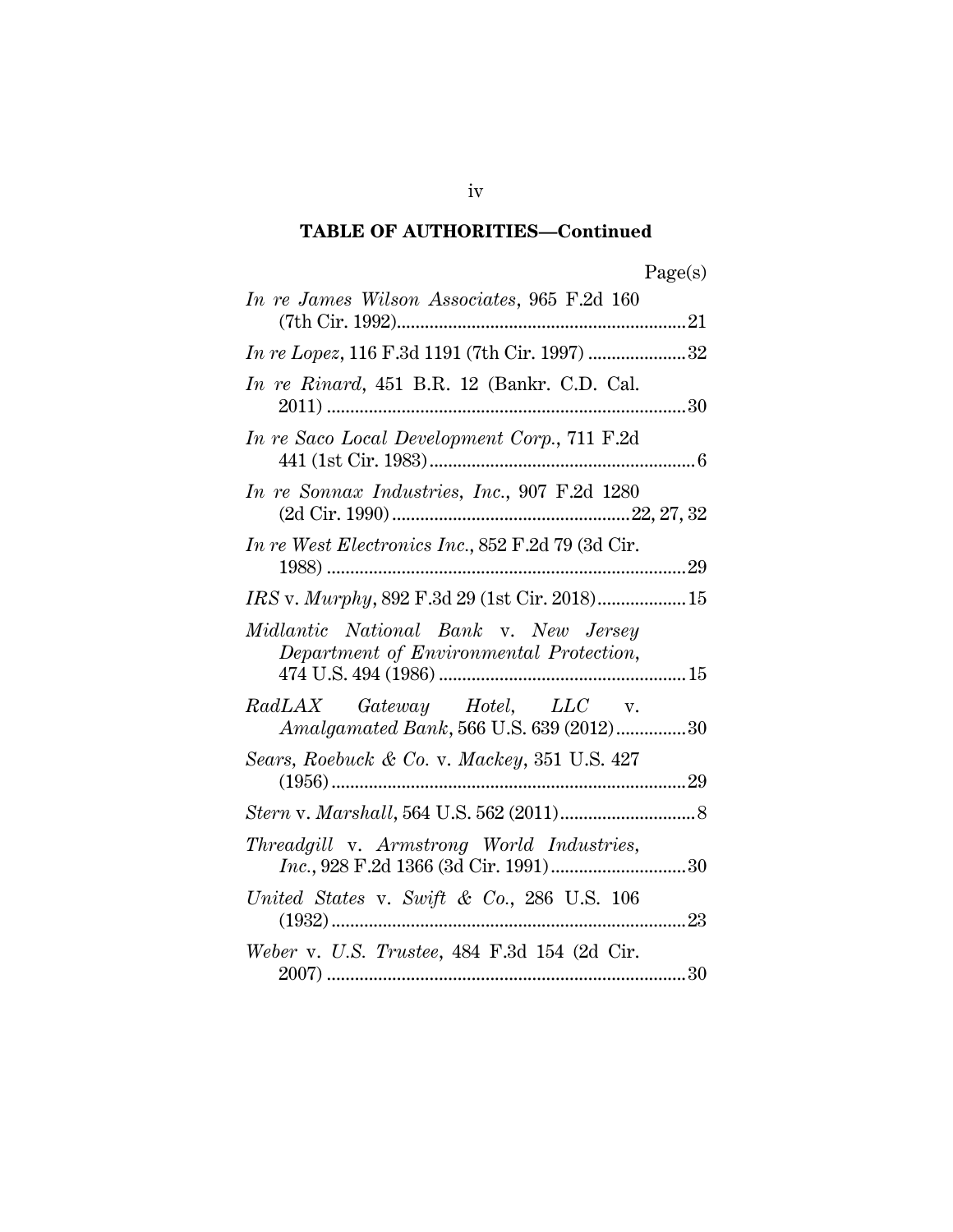# **TABLE OF AUTHORITIES-Continued**

Page(s)

# **STATUTES AND RULES**

# 11 U.S.C.

| § 361      |    |
|------------|----|
|            |    |
|            | 24 |
|            |    |
|            | 12 |
|            |    |
|            |    |
|            | 12 |
|            |    |
|            |    |
|            |    |
| $§ 122720$ |    |
|            |    |
|            |    |
|            |    |
|            |    |
|            |    |
|            |    |

# $28$  U.S.C.  $\,$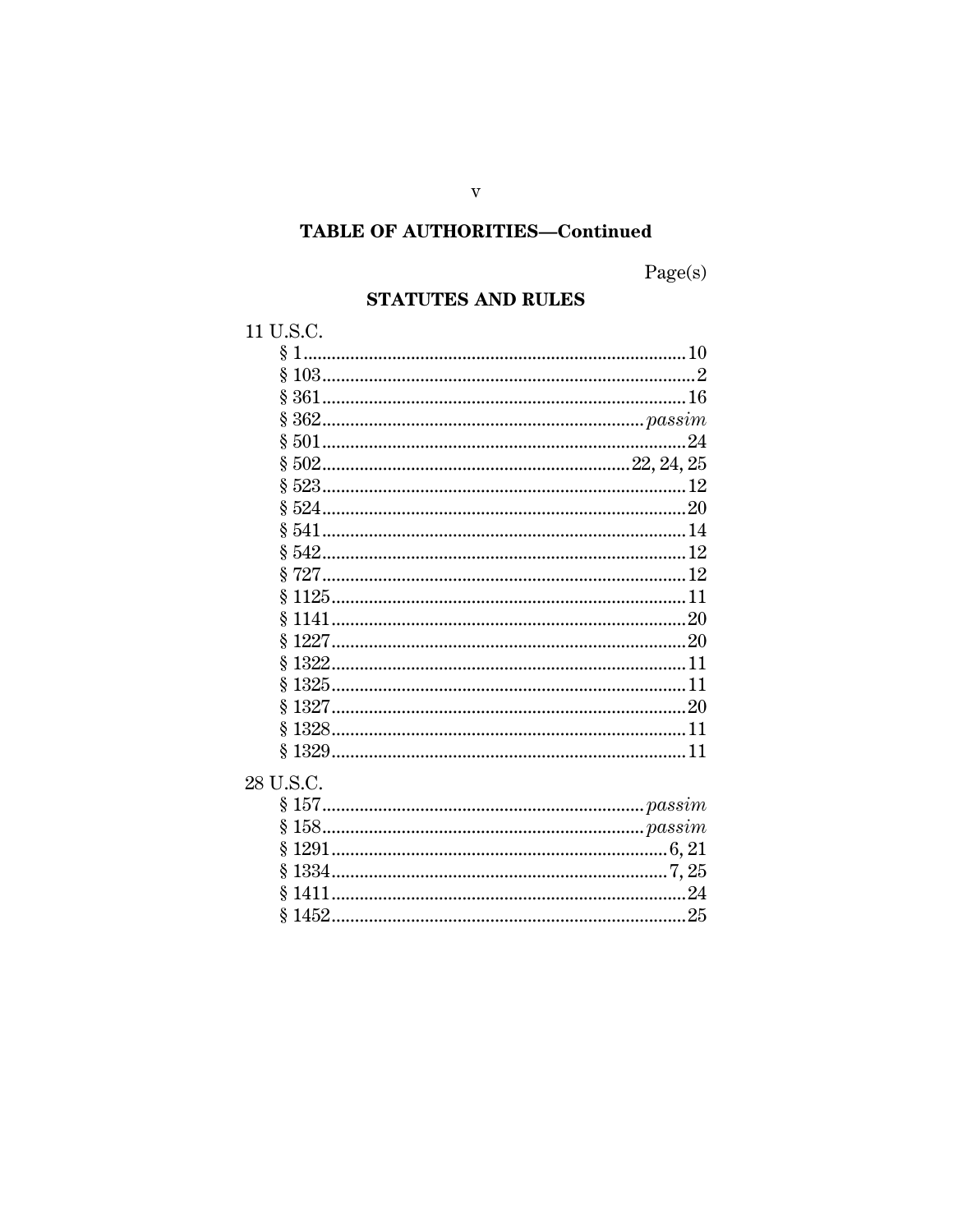## **TABLE OF AUTHORITIES-Continued**

# Page(s)

| Uniform Commercial Code |
|-------------------------|
|                         |
|                         |
|                         |
| Fed. R. Bankr. P.       |
|                         |
|                         |
|                         |
|                         |
|                         |
|                         |
|                         |
|                         |

## **LEGISLATIVE MATERIALS**

#### **OTHER AUTHORITIES**

McKenna, Judith A. & Elizabeth C. Wiggins, Alternative Structures for Bankruptcy Appeals, 76 Am. Bankr. L.J. 625 (2002)..................30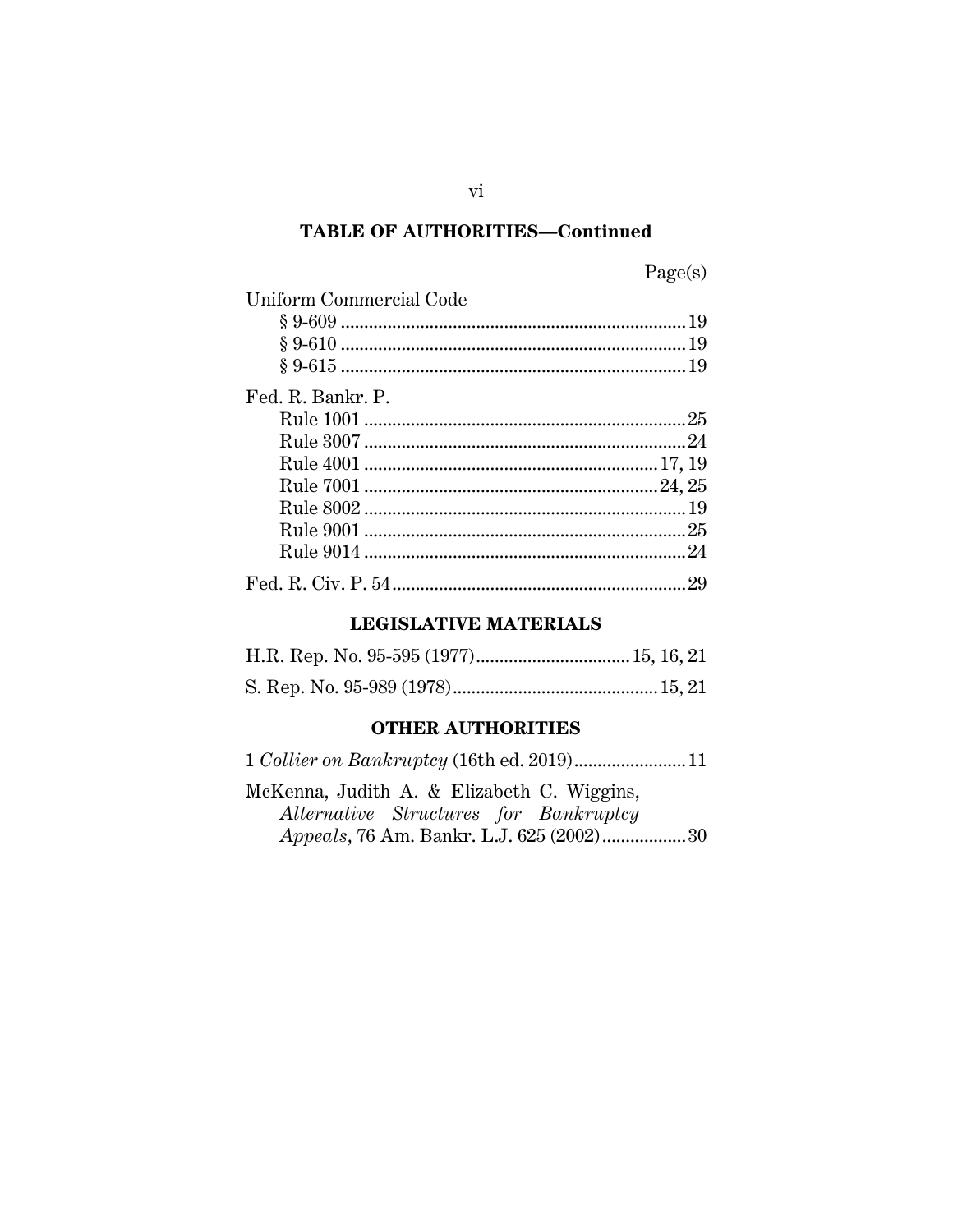# **IN THE** Supreme Court of the United States

No. 18-938

RITZEN GROUP, INC.,

*Petitioner*,

*v.* 

JACKSON MASONRY LLC,

*Respondent.* 

ON WRIT OF CERTIORARI TO THE UNITED STATES COURT OF APPEALS FOR THE SIXTH CIRCUIT

# **BRIEF FOR AMICUS CURIAE NATIONAL ASSOCIATION OF CONSUMER BANKRUPTCY ATTORNEYS IN SUPPORT OF RESPONDENT**

## **INTEREST OF AMICUS CURIAE**<sup>1</sup>

The National Association of Consumer Bankruptcy Attorneys, or NACBA, is a non-profit organization of almost 3,000 consumer bankruptcy attorneys practicing throughout the country. NACBA is dedicated to preserving the integrity of the bankruptcy system and protecting the rights of consumer bankruptcy debtors.

I

<sup>&</sup>lt;sup>1</sup> No counsel for a party authored this brief in whole or in part, and no person other than amicus and its counsel made a monetary contribution to this brief's preparation or submission. The parties have consented in writing to the filing of this brief.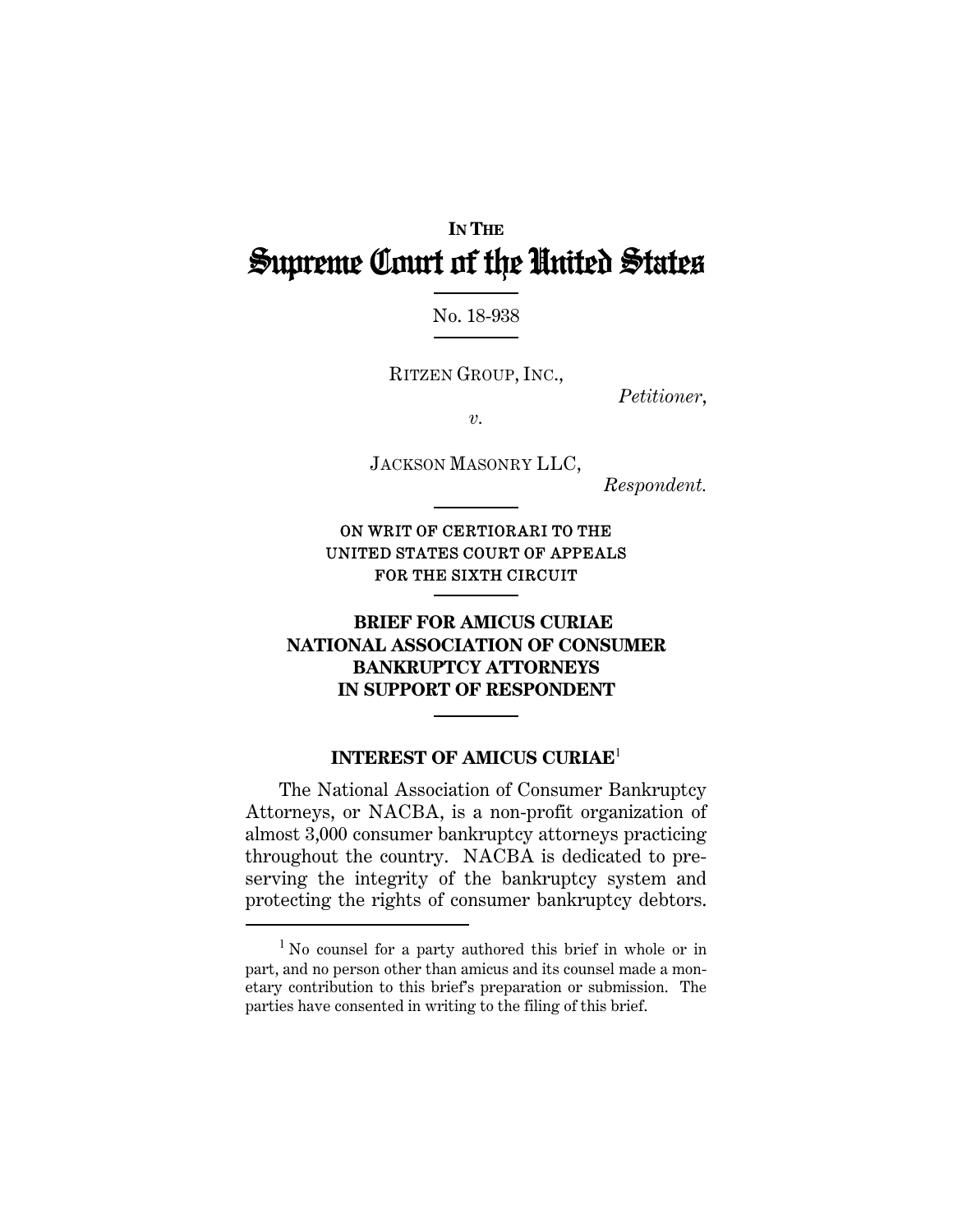NACBA accordingly assists consumer debtors and their counsel in cases likely to have an impact on consumer bankruptcy law, and it submits *amicus curiae* briefs when in NACBA's view resolution of a particular case may affect consumer debtors throughout the country.

The issue in this case—whether orders denying relief from the Bankruptcy Code's automatic stay are final orders appealable as of right—directly implicates the interests of consumer debtors. Because the automatic stay applies in all cases filed under the Bankruptcy Code, including both business bankruptcy cases like this one and consumer bankruptcy cases, *see* 11 U.S.C. § 103(a), the rule established in this case will also affect the appealability of orders denying relief from the automatic stay. and potentially various other orders, in consumer bankruptcy cases.

NACBA's members represent debtors with limited financial resources. NACBA thus has a strong interest in clear jurisdictional rules, which promote the efficient litigation of bankruptcy disputes. A bright-line rule that orders granting or denying stay-relief motions are appealable as of right, except where the denial of such a motion is expressly without prejudice, will facilitate the expeditious determination of the rights of debtors and creditors alike. By contrast, a murky standard like that advocated by petitioner does not serve the interests of either creditors or debtors. Moreover, a decision holding that orders denying stay relief are not appealable as of right might lead to confusion among the lower courts and cause them to question the finality of orders *granting* stay relief as well. Such a result could be devastating to consumer debtors.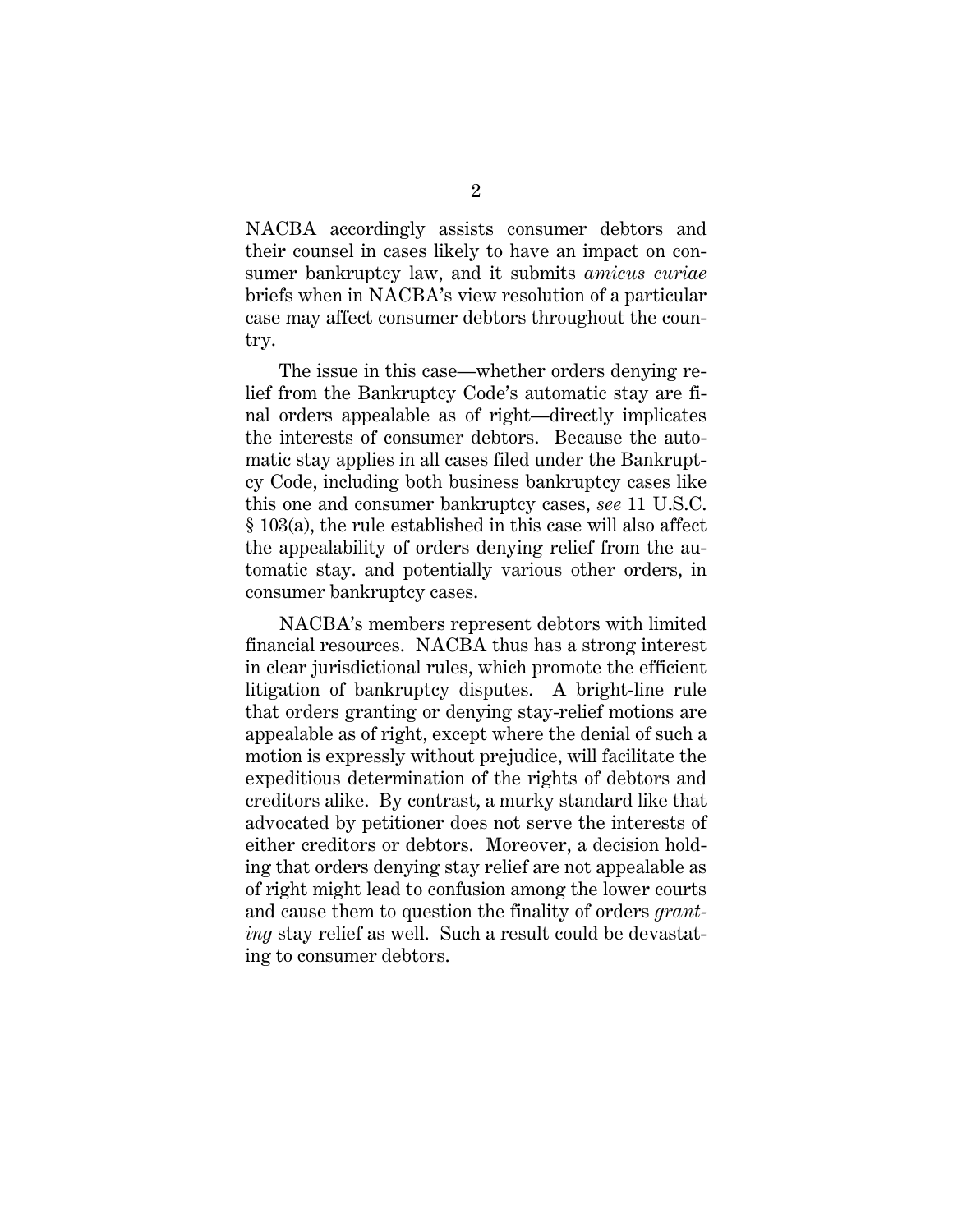#### **INTRODUCTION AND SUMMARY OF ARGUMENT**

A decision to grant or deny a motion for relief from the automatic stay can have profound effects on the rights of a debtor and the debtor's creditors and on the ultimate outcome of the bankruptcy case. Resolving such disputes conclusively and expeditiously through a clear rule of immediate appealability benefits all parties and the bankruptcy system. That is true in both business and consumer bankruptcies, but perhaps especially true in consumer bankruptcy cases, where debtors often lack the resources to wait out lengthy delays in resolving key disputes or to litigate complicated questions of appellate jurisdiction.

Here, every relevant set of considerations supports the same conclusion: The decision to grant or deny a motion for relief from the automatic stay is final and appealable under Section 158 of the Judicial Code. That clear rule is supported by the statutory text and purposes, the profound practical impact of stay-relief rulings on parties' rights, traditional finality considerations, and the imperative to promote clarity in bankruptcy law.

*First*, the statute's text indicates that orders denying stay relief are final and appealable (unless expressly stated to be without prejudice). Section 158 provides for appellate jurisdiction in bankruptcy appeals from "final … orders" entered in "proceedings … under [28 U.S.C. §] 157." 28 U.S.C. § 158(a). And among the many types of "proceedings" listed in Section 157 are "motions to terminate, annul, or modify the automatic stay." An order granting or denying a stay-relief motion is the final order entered with respect to that motion and thus with respect to the "proceeding" the motion comprises. That straightforward textual analysis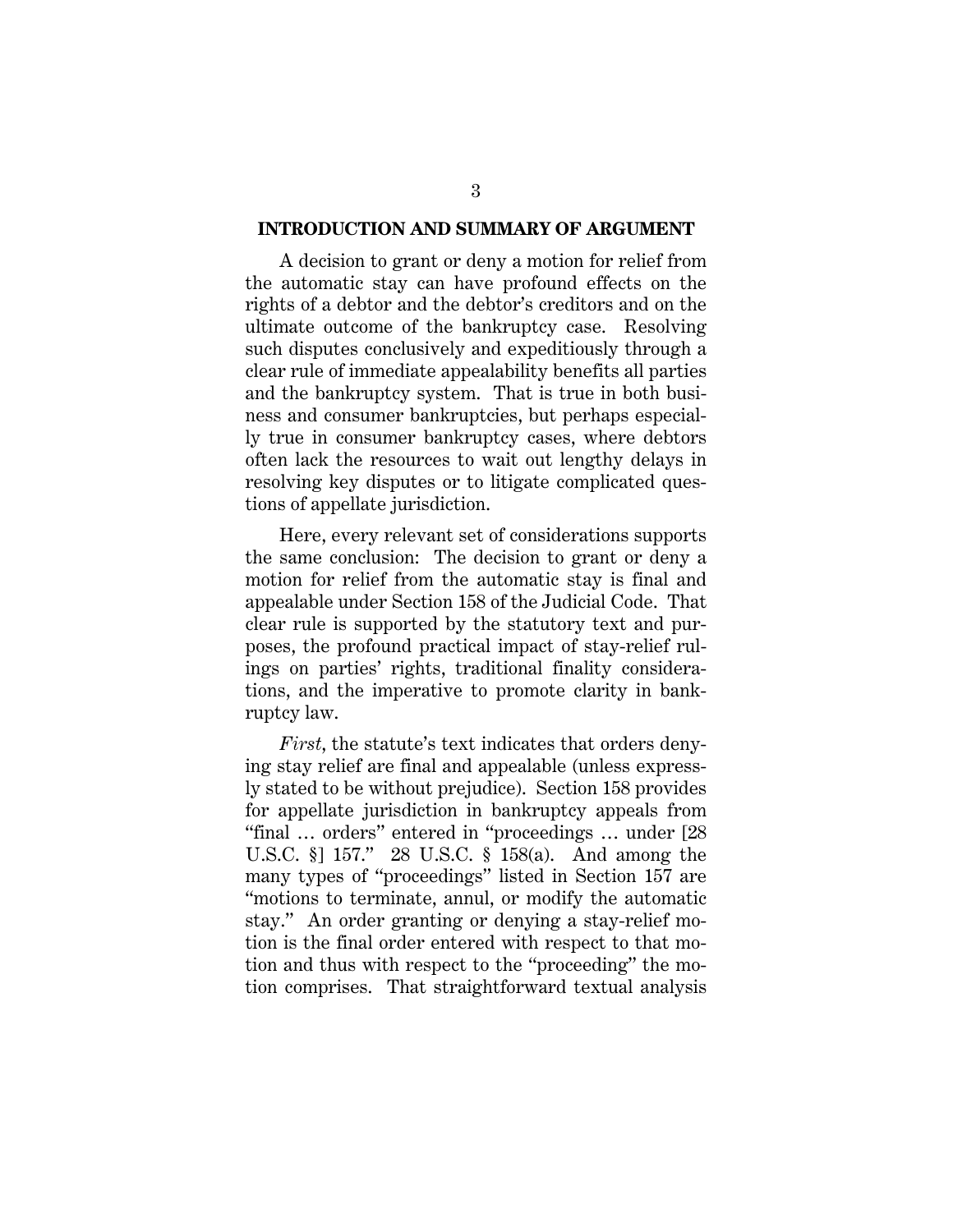is buttressed by the larger structure of the Bankruptcy Code (including the provisions governing the automatic stay itself), and by this Court's textual analysis in *Bullard* v. *Blue Hills Bank*, 135 S. Ct. 1686 (2015).

*Second*, grants or denials of stay-relief motions are immediately appealable because they end such "proceedings" in orders that "fix[] the rights and obligations of the parties" and are therefore "final." *Bullard*, 135 S. Ct. at 1692. The automatic stay is an injunction that bars creditors from collecting their claims against the debtor or the bankruptcy estate. It is a fundamental protection that promotes an orderly resolution of the debtor's financial distress, but it can also harm creditors' interests in ways that cannot always be remedied. Congress accordingly provided a statutory process by which creditors may seek relief from the stay. *See* 11 U.S.C. § 362(d)-(g). Because the stay arises automatically without any court order, *id.* § 362(a), it cannot be appealed. A stay-relief motion is thus the first time a party can challenge, and a court can adjudicate, whether the movant should be enjoined. An order denying a stay-relief motion is accordingly the functional equivalent of an order granting a permanent injunction, an order that has immediate consequences for the parties' rights and that has long been viewed as a final order. Petitioner's contention that an order enforcing the stay's injunction is akin to a change-ofvenue motion does not withstand scrutiny.

*Third*, traditional finality considerations further support immediate appealability. There should be little concern about "piecemeal" appeals in the stay-relief context, where an appeal typically only makes sense in the immediate wake of a decision granting or denying the motion. Because stay-relief motions concern the applicability of an injunction during the bankruptcy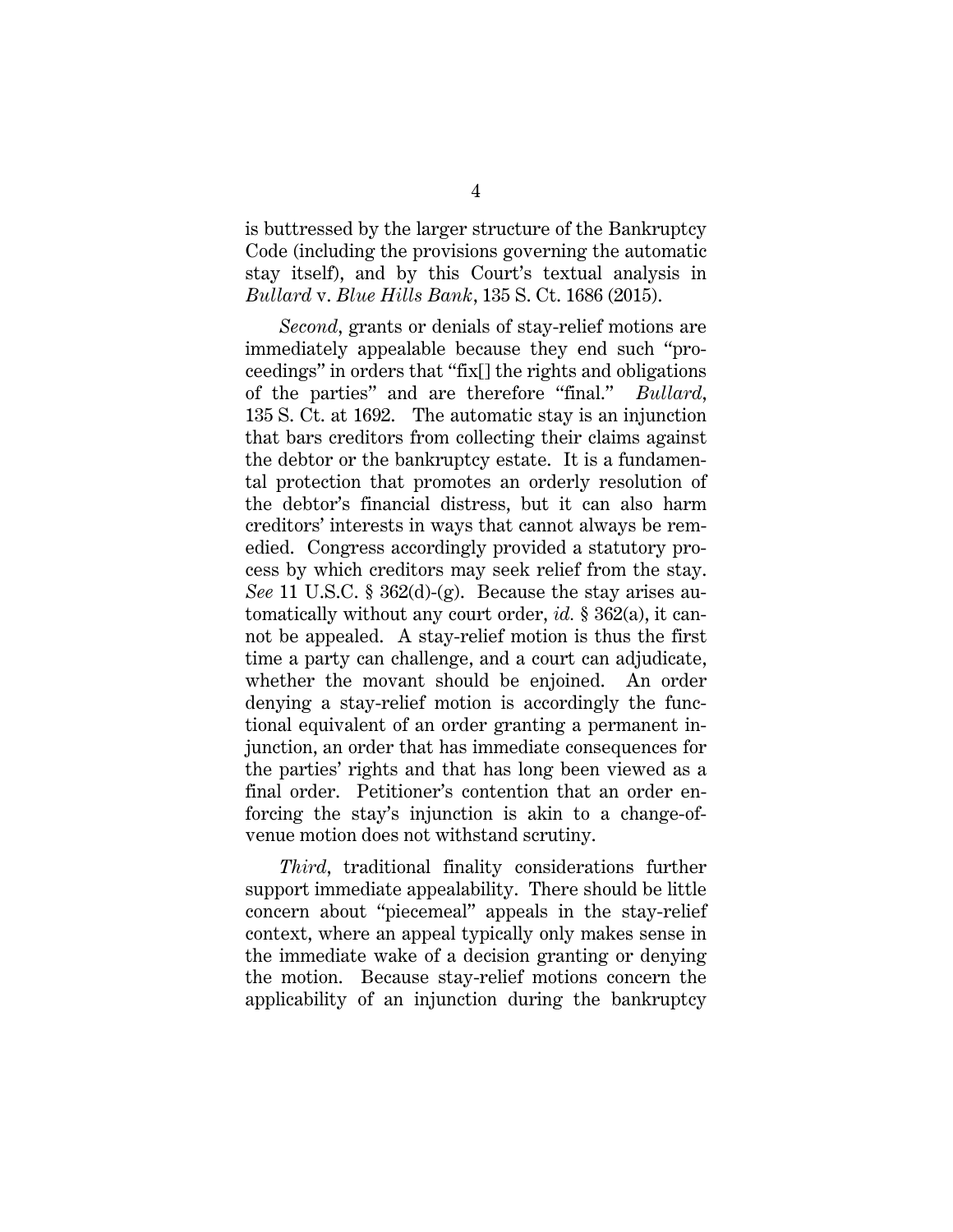case, after the case is complete any stay-relief issue will typically be mooted and appellate relief unavailable.

*Fourth*, a clear rule will greatly benefit the bankruptcy system, but a muddled one—like the one petitioner proposes—will cause harm. A presumption that orders resolving stay-relief motions are final unless expressly entered without prejudice will allow bankruptcy courts the flexibility to deny stay-relief motions without prejudice where the facts remain undeveloped, while also ensuring that creditors harmed by a final denial of such motions have an opportunity to seek appellate review. Such a rule will also promote the development of binding appellate precedent that will lend much-needed clarity and uniformity to substantive bankruptcy law. And it will ensure that all parties know when to appeal, avoiding costly collateral litigation over whether a nebulous finality standard has been satisfied, which consumer debtors with limited resources can ill afford.

#### **ARGUMENT**

## **I. THE STATUTORY TEXT PROVIDES THAT AN ORDER DENYING A MOTION FOR STAY RELIEF IS IMMEDIATE-LY APPEALABLE**

The text of the Judicial Code supports the conclusion that orders conclusively resolving motions for relief from the automatic stay are immediately appealable as of right. And this Court's decision in *Bullard* v. *Blue Hills Bank*, 135 S. Ct. 1686 (2015) is in accord.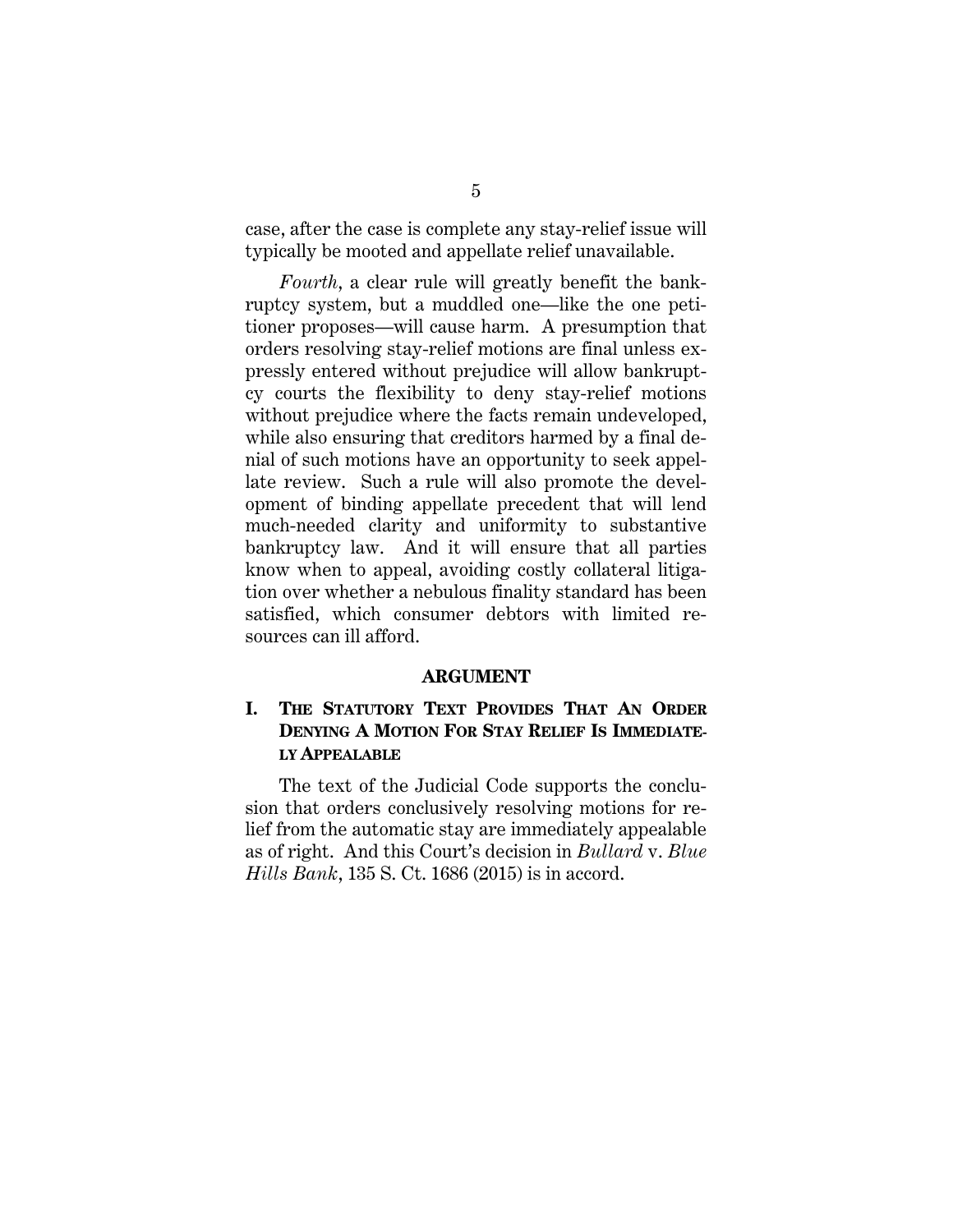# **A. Section 158(a) Authorizes Appeals From Orders Finally Resolving Stay-Relief Motions, Which Are Distinct "Proceedings" In The Bankruptcy Case**

In ordinary civil litigation, each lawsuit has traditionally been viewed as a "single judicial unit" from which only one appeal will lie, at the conclusion of the case. *In re Saco Local Dev. Corp.*, 711 F.2d 441, 443 (1st Cir. 1983) (Breyer, J.); *see Bullard*, 135 S. Ct. at 1691. Section 1291 of the Judicial Code thus permits appeals as of right in ordinary civil litigation only from "final decisions of the district courts," 28 U.S.C. § 1291, or, rarely, from collateral orders that effectively operate as final decisions with respect to a discrete issue collateral to the merits, *see Cohen* v. *Beneficial Indus. Loan Corp*., 337 U.S. 541, 546-547 (1949).

Bankruptcy cases are different. A bankruptcy case involves "an aggregation of individual controversies" among the debtor, its creditors, and potentially numerous other parties in interest. *Bullard*, 135 S. Ct. at 1692. Moreover, the various disputes among the parties are often resolved well before the overall bankruptcy case is concluded. Thus, each distinct dispute resolved in a bankruptcy case has traditionally been viewed as a separate "judicial unit" from which an appeal may be taken. As this Court has observed, "Congress has long provided that orders in bankruptcy cases may be immediately appealed if they finally dispose of *discrete disputes* within the larger [bankruptcy] case." *Id.* (emphasis added); *see also Saco*, 711 F.2d at 444-446.

The Judicial Code reflects that reality. It provides for appeals as of right in bankruptcy cases not simply from "final decisions," as Section 1291 does, but "from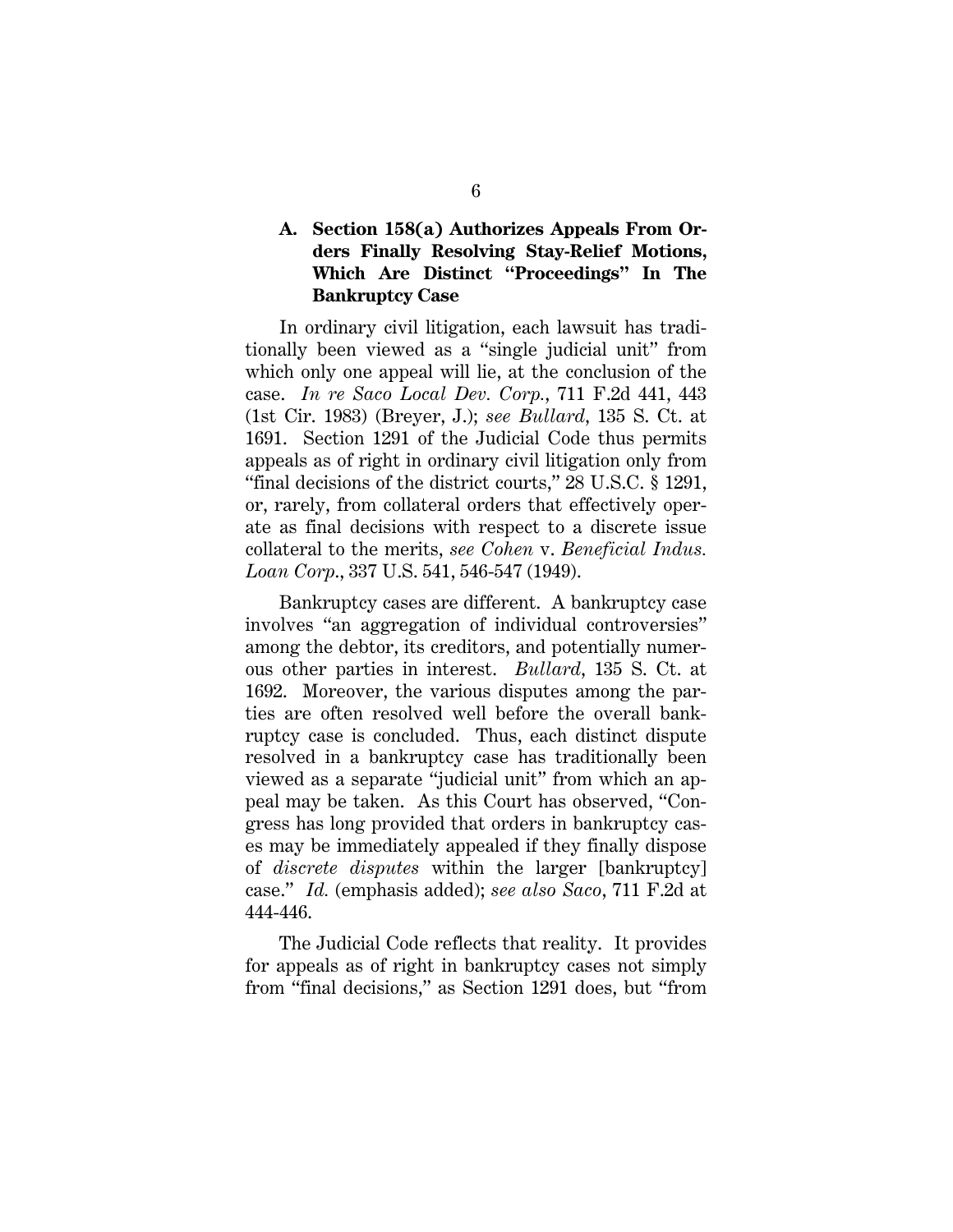final judgments, *orders*, and decrees … of bankruptcy judges entered in cases and *proceedings* referred to the bankruptcy judges under section 157 of this title." 28 U.S.C. § 158(a) (emphasis added).

That textual difference is important: Under Section 158, any "proceeding" that results in an order that is "final" is appealable as of right. Thus, as this Court recognized in *Bullard*, the critical question for bankruptcy finality purposes is "how to define the immediately appealable 'proceeding.'" 135 S. Ct. at 1692.

In *Bullard*, this Court concluded that a "proceeding" is a discrete dispute within the bankruptcy case that ends in a final order that "fixes the rights and obligations of the parties." 135 S. Ct. at 1692. Moreover, while Section 158(a) does not by its terms make clear which types of "proceedings" result in "final" orders, this Court recognized that the Judicial Code provides an important "textual clue." *Id.* at 1693.

Specifically, Section 158(a) makes appealable all "final … orders" entered in "cases and proceedings referred to bankruptcy judges under [Section] 157." In turn, Section 157(a) specifies matters that may be referred to bankruptcy judges, including both "cases under [the Bankruptcy Code]" and "proceedings arising under [the Bankruptcy Code] or arising in or related to a case under [the Bankruptcy Code]." 28 U.S.C. § 157(a); *see id.* § 1334(a)-(b) (granting district courts jurisdiction over such bankruptcy "cases" and "proceedings").

Section 157(b) then enumerates certain "proceedings" arising under the Bankruptcy Code or in a bankruptcy case as to which bankruptcy courts "may enter appropriate orders and judgments, subject to review under [Section 158]." 28 U.S.C. § 157(b)(1). The statute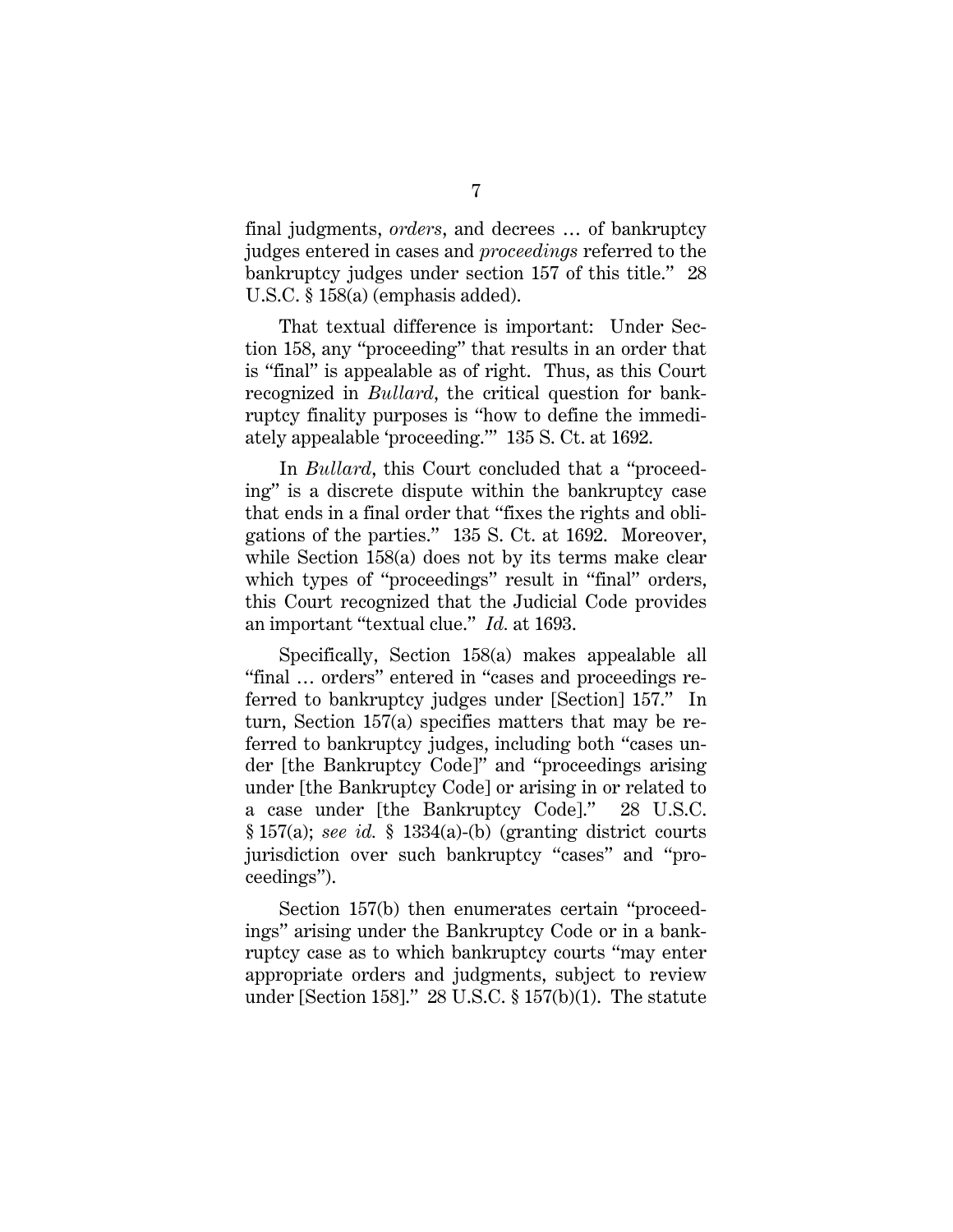enumerates sixteen such "core proceedings." *Id.*  $$157(b)(2).^2$ 

These core "proceedings" include disputes that would typically be stand-alone lawsuits outside bankruptcy, such as the allowance or disallowance of claims against the debtor's bankruptcy estate, 28 U.S.C. § 157(b)(2)(B), and proceedings to recover preferences or fraudulent conveyances of assets the debtor transferred to third parties before bankruptcy, *id.*  $§ 157(b)(2)(F)$ , (H).

But a bankruptcy case also involves disputes arising in the core bankruptcy process—such as the administration of the bankruptcy estate and the bankruptcy court's oversight of the debtor's ongoing economic activities—that may appear less analogous to traditional civil litigation, but that Congress similarly viewed as distinct "proceedings" within the bankruptcy case. These "proceedings" include disputes over new loans the debtor seeks to obtain in bankruptcy, 28 U.S.C. § 157(b)(2)(D), the turnover to the estate of assets possessed by third parties, *id.*  $\frac{1}{2}$  157(b)(2)(E), the use, lease, or sale of property of the estate, *id.* § 157(b)(2)(M), (N), objections to the debtor's discharge or to the dischargeability of particular debts, *id.* § 157(b)(2)(I), (J), and—as at issue in *Bullard*—the confirmation of plans, *id.* § 157(b)(2)(L). As relevant here, these core "proceedings" also include "motions to ter-

I

<sup>2</sup> In *Stern* v. *Marshall*, 564 U.S. 462 (2011), the Court held that bankruptcy judges lack constitutional authority to enter final judgments, absent the parties' consent, in certain matters statutorily designated as core, *see id.* at 502-503. For present purposes, however, the relevant point is simply that Congress specified that the matters listed in Section 157(b)(2) are distinct "proceedings" in bankruptcy.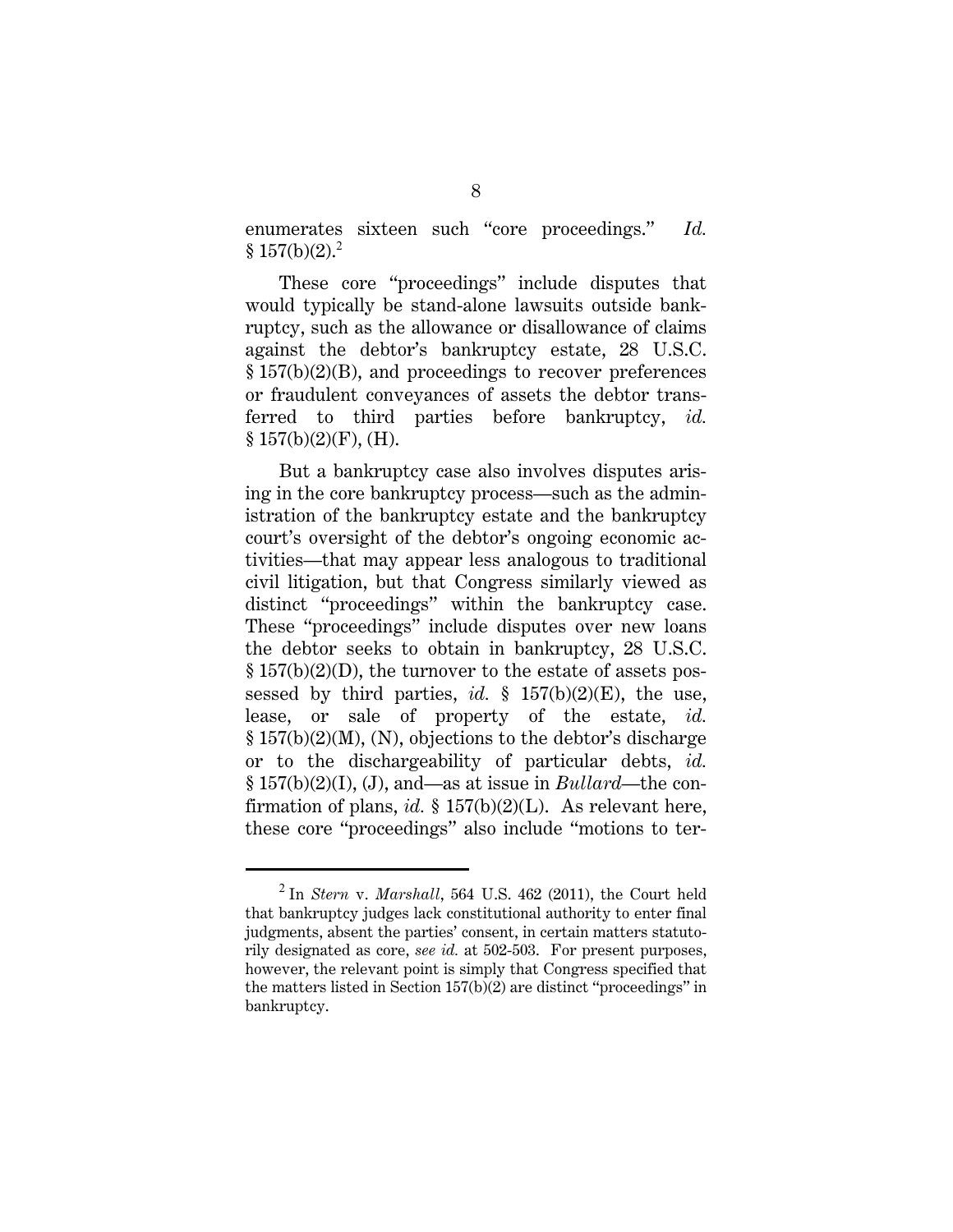minate, annul, or modify the automatic stay." *Id.* § 157(b)(2)(G). In each case, the relevant question for appealability purposes is whether such a proceeding is resolved in a "final" order.

Section 157 expressly identifies "motions" for stay relief as discrete "proceedings" under the Bankruptcy Code. That language strongly suggests that orders finally resolving such motions are immediately appealable under Section 158(a) as final orders entered in "proceedings referred … under section 157." After all, an order granting a stay-relief motion and an order denying such a motion—unless the denial is expressly without prejudice—will both finally resolve the motion. The statute's plain text thus points to the conclusion that orders denying a motion for relief from the automatic stay are appealable as of right.

Petitioner contends (at 31-32) that stay-relief motions are merely part of "some other larger bankruptcy process," implying that, in this case, the stay-relief proceeding was merely ancillary to the "claimsadjudication process in the Bankruptcy Court," to which petitioner was relegated after its stay-relief motion was denied. But both the statutory text and context refute that argument. Congress expressly identified stay-relief motions and claims allowance as distinct proceedings: Section 157(b) lists both "allowance or disallowance of claims against the estate," 28 U.S.C. § 157(b)(2)(B), *and* "motions to terminate … the automatic stay," *id.* § 157(b)(2)(G), as separate "[c]ore proceedings."

Moreover, as described below, because an order resolving a stay-relief motion effectively operates to grant or deny injunctive relief, it is the type of "proceeding" that "fixes the rights and obligations of the parties" and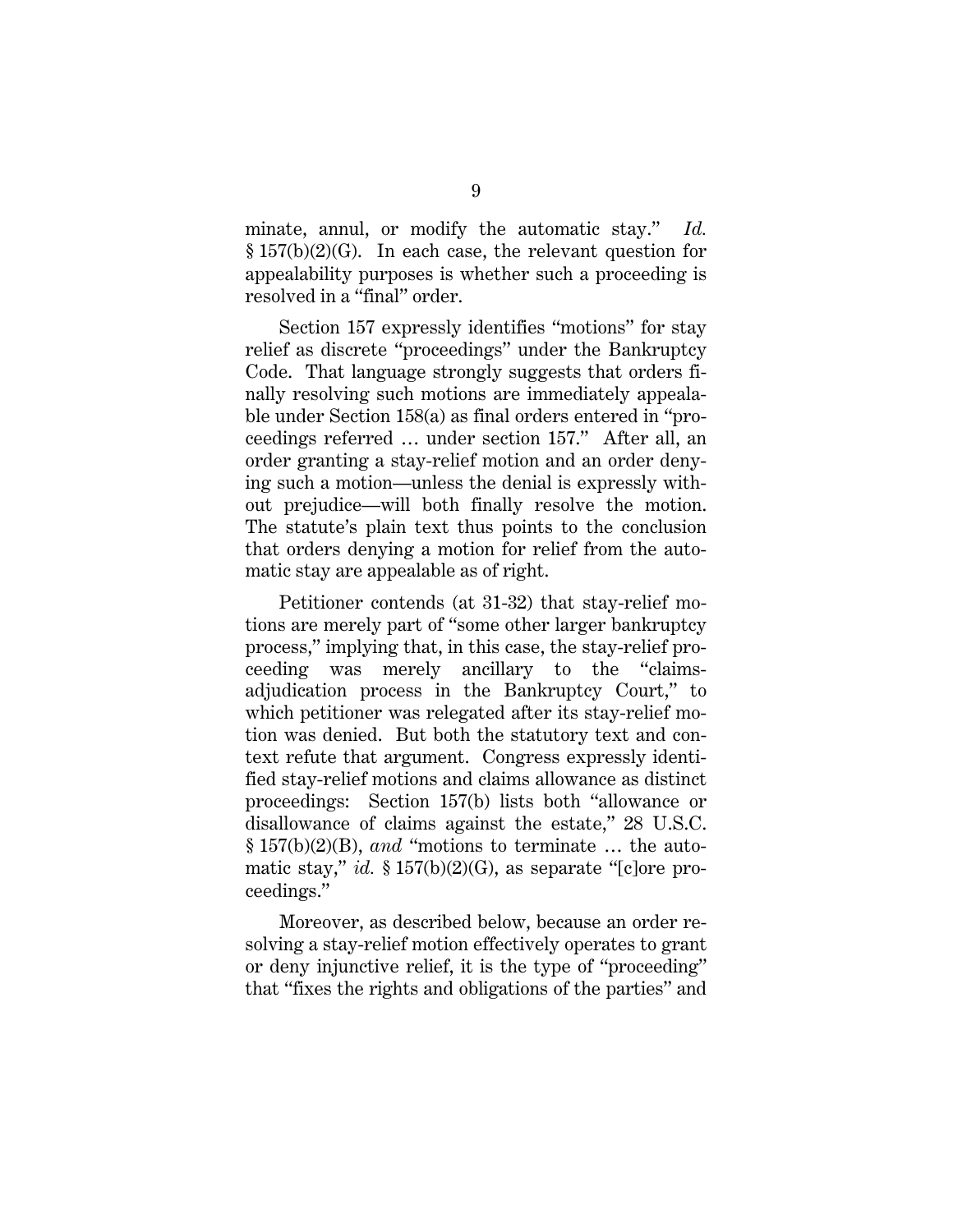thus is resolved in a "final" order. *Bullard*, 135 S. Ct. at 1692. Petitioner does not dispute that an order allowing or disallowing a claim is a final order in an immediately appealable "proceeding" under Section 158, as this Court has recognized. *See Howard Delivery Serv.*, *Inc.*  v. *Zurich Am. Ins. Co.*, 547 U.S. 651, 657 n.3 (2006) (order denying priority status to claim, rendering it "valueless," is immediately appealable). There is no textual basis for treating an order granting or denying a stayrelief motion any differently.<sup>3</sup>

## **B. Bullard Supports The Appealability Of Orders Resolving Stay-Relief Motions**

This Court's decision in *Bullard* further supports the same conclusion. Although *Bullard* held that the denial of confirmation of a Chapter 13 plan with leave to amend was not a final order, *Bullard*'s textual analysis and reasoning supports the opposite result here.

To be sure, as this Court noted in *Bullard*, Section 157's enumeration of core "proceedings"—like planconfirmation there and stay-relief motions here—does not conclusively define which "proceedings" end in orders that "fix[] the [parties'] rights" and therefore are

I

 $3$  Petitioner suggests (at 31) that use of the plural term "motions" in Section 157(b)(2)(G) indicates that an order denying any single motion is not a final order. That is wrong and would yield nonsensical results. *All* the "core proceedings" listed in Section 157(b)(2) are referred to in the plural. For instance, the statute refers to "*confirmations* of *plans*," 28 U.S.C. §157(b)(2)(L) (emphasis added), yet an order confirming a single plan is plainly a final order. *Bullard*, 135 S. Ct. at 1692 (recognizing that an order confirming a plan is appealable as of right). As the Dictionary Act provides, "[i]n determining the meaning of any Act of Congress, unless the context indicates otherwise … words importing the plural include the singular." 1 U.S.C. § 1. Nothing in the context of Section 157(b)(2) indicates otherwise.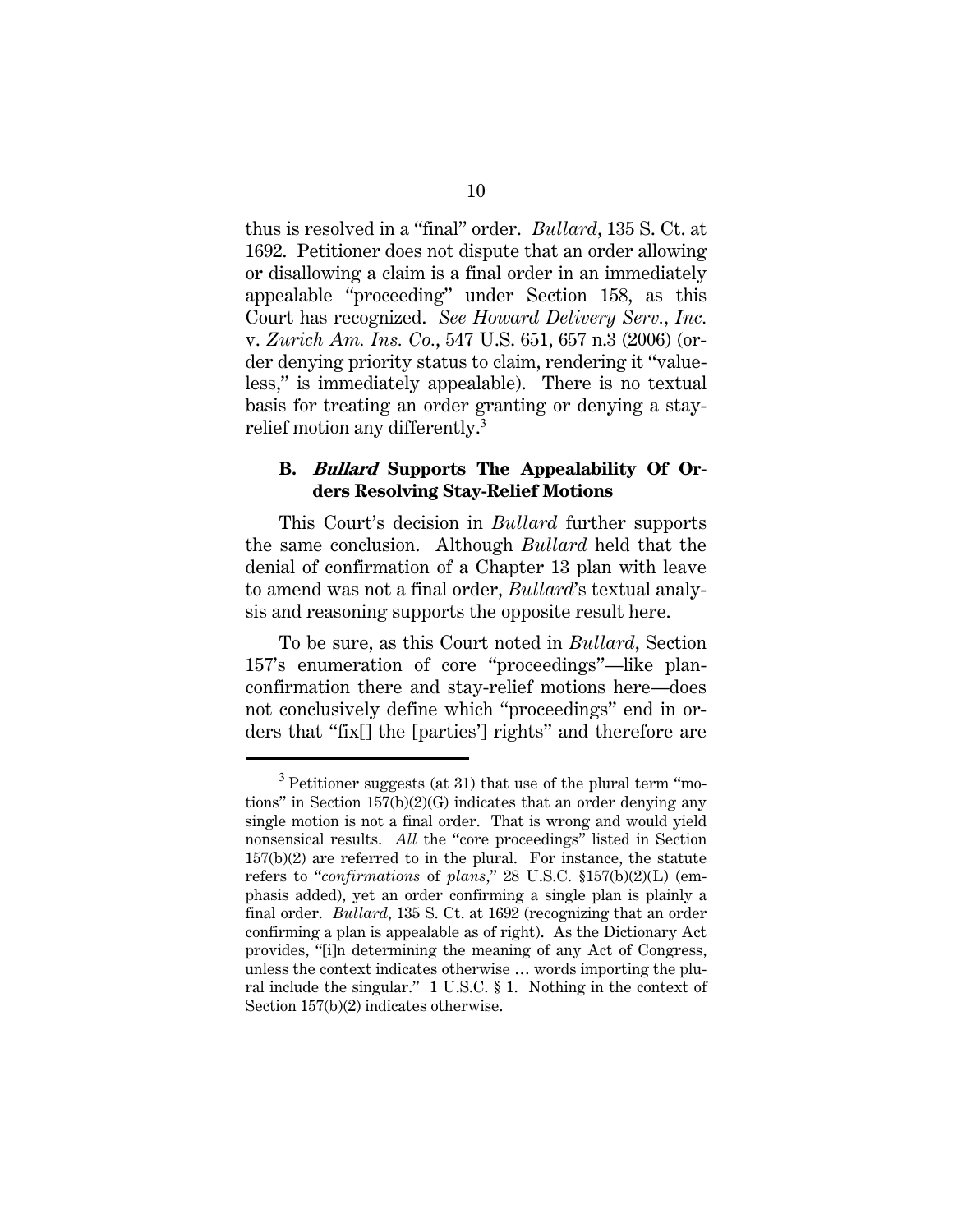"final." 135 S. Ct. at 1692-1693. It is doubtful, for example, that all orders resolving "matters concerning the administration of the estate," 28 U.S.C. § 157(b)(2)(A)—such as orders approving disclosure statements to solicit creditors' votes on a Chapter 11 plan—will always be final orders immediately appealable under Section 158(a). *See* 11 U.S.C. § 1125; 1 *Collier on Bankruptcy* ¶ 5.08[5] (16th ed. 2019).

Nonetheless, as the Court recognized in *Bullard*, Section 157(b) does provide an important textual indication. In *Bullard*, Section 157(b) made clear that planconfirmation proceedings are discrete "proceedings" for purposes of appeal under Section 158(a), notwithstanding that confirmation of a plan does not end the case. 135 S. Ct. at 1693; 11 U.S.C. §§ 1322, 1325, 1328, 1329. The only question was whether the scope of a planconfirmation "proceeding" should be construed as limited to each separate plan the debtor proposed or instead the overall process of confirming a plan. 135 S. Ct. at 1692.

This Court concluded that Section 157(b)'s identification of "*confirmations* of plans" (without "reference to denials" of confirmation) "suggests that Congress viewed the larger confirmation process"—*i.e.*, the process ending in an order that *confirms* a plan—"as the 'proceeding,' not the ruling on each specific plan." *Bullard*, 135 S. Ct. at 1693 (emphasis added). That reading made sense, the Court reasoned, because a dispute over confirmation of a plan does not end in an order that "fixes the rights and obligations of the parties" until a plan is confirmed (or the case is dismissed if no plan can be confirmed). *Id.* at 1692-1693. Orders denying confirmation, by contrast, are without prejudice as a matter of course. Thus, a denial of confirmation, without more, permits the debtor to amend the plan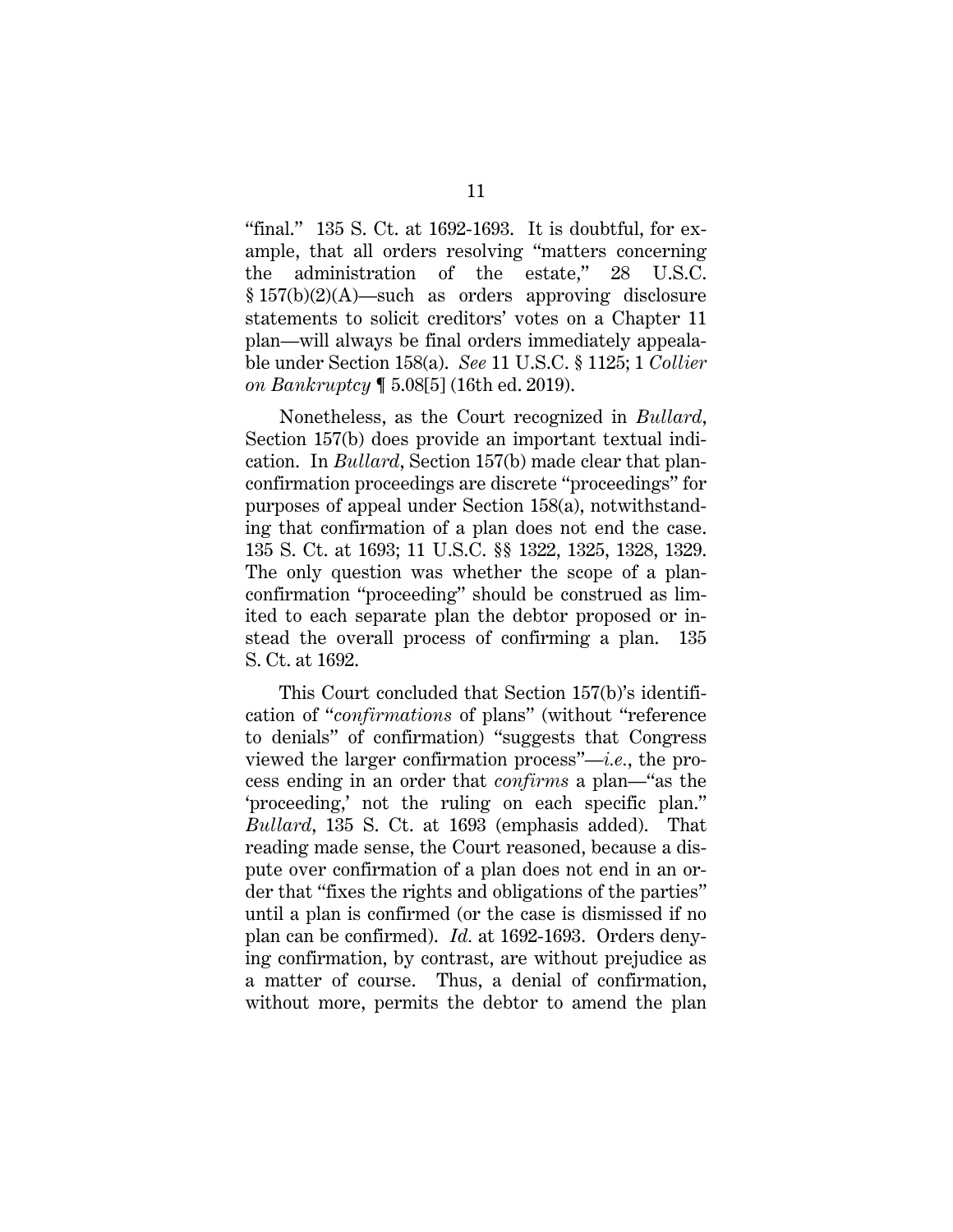and does not necessarily preclude the ultimate relief the debtor seeks: confirmation of a plan and discharge. The Court concluded that orders denying confirmation accordingly do not fix the parties' substantive rights. *Id.* And as the Court in *Bullard* explained, if each denial of confirmation were separately appealable, that would generate piecemeal appeals and inefficiently prolong the bankruptcy process. *Id.* at 1693. That practical reality corroborated the Court's reading of "confirmations of plans" as including the *entire* plan confirmation process as the relevant "proceeding" under Section 158(a).

The Court's analysis in *Bullard* thus recognized that, if Section 157 does not "clinch[] the matter," 135 S. Ct. at 1693, its designation of a particular dispute as a "proceeding" nevertheless suggests that orders finally resolving such disputes are immediately appealable "proceedings" under Section 158(a), at least where such proceedings end in "final" orders that determine the parties' substantive rights—as most of the "proceedings" listed in Section 157 do. For example, proceedings to turn over property of the estate (28 U.S.C. § 157(b)(2)(E)) are discrete disputes commenced under the Bankruptcy Code, 11 U.S.C. § 542, and orders granting or denying turnover determine the parties' competing claims to possession of the asset in question. Similarly, proceedings objecting to a bankruptcy discharge of the debtor or of certain debts (28 U.S.C. § 157(b)(2)(J), (K)) are likewise discrete disputes commenced under the Code, 11 U.S.C. §§ 523, 727, and orders granting or denying such objections similarly fix the parties' rights as to whether creditors can collect their pre-petition claims from the debtor after bankruptcy.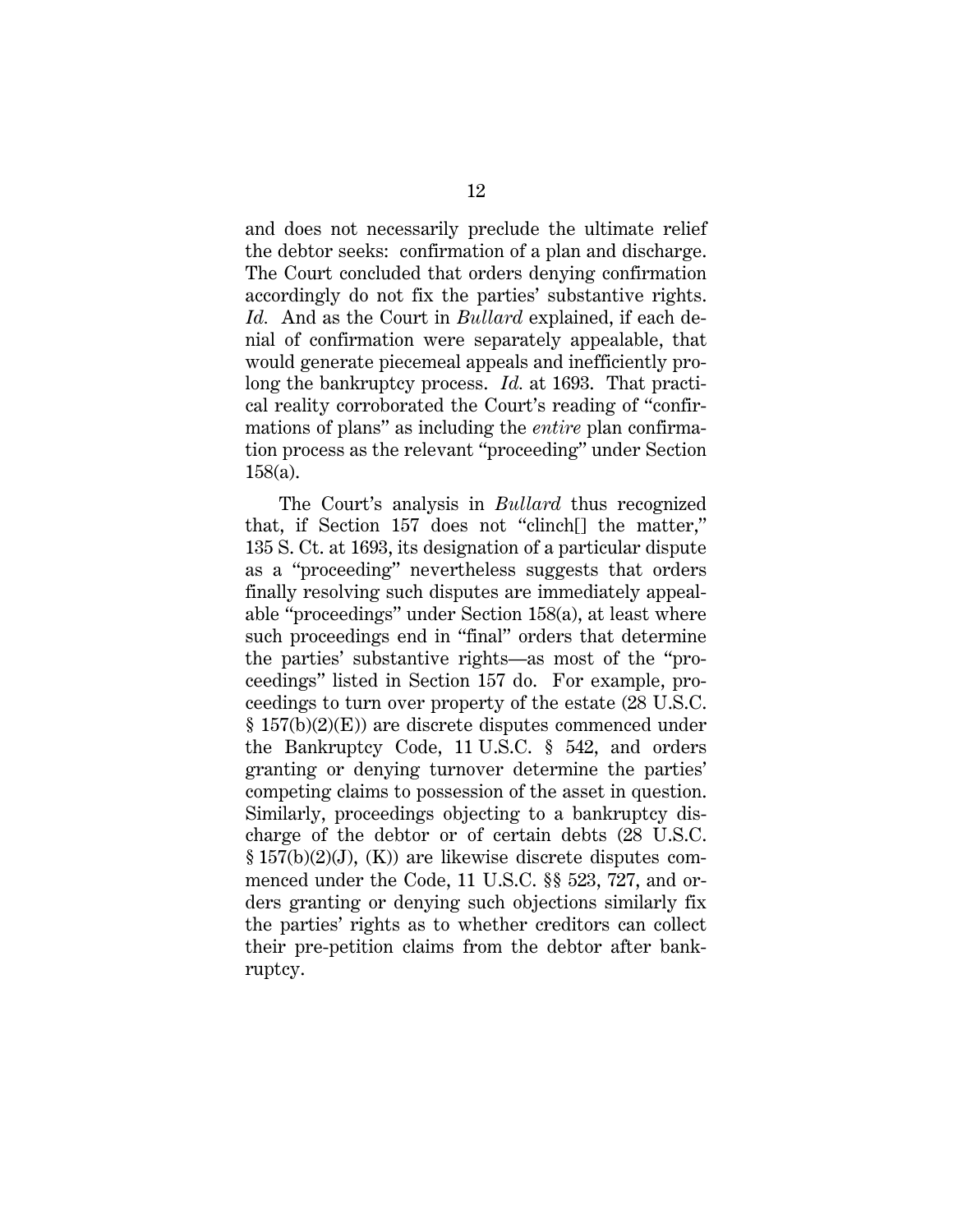The same is true here. As noted, Section 157 expressly identifies stay-relief motions as discrete "proceedings." And unlike the statutory language discussed in *Bullard*, which referred only to "*confirmations* of plans," Section 157 does not similarly refer only to "terminations … of the automatic stay," but rather to "*motions* to terminate … the automatic stay."  $28 \text{ U.S.C. }$  §  $157(b)(2)(G)$  (emphasis added). That language suggests that Congress viewed the adjudication of stay-relief *motions*—which may be resolved by orders granting *or denying* relief—as the relevant "proceeding."

This textual distinction makes sense given the different consequences resulting from the denial of a stayrelief motion. Unlike the denial of plan confirmation, the denial of stay relief typically does not leave the movant with another opportunity to seek and obtain relief from the stay, at least if there is no change in the underlying facts. Rather, as discussed below (Part II), unless expressly denied without prejudice, an order denying a stay-relief motion fixes the parties' rights with respect to the applicability of the automatic stay, which is an injunction having significant consequences for the parties. Accordingly, the textual and practical considerations that drove the result in *Bullard* point in the opposite direction here.

## **II. THE SERIOUS EFFECTS THAT FLOW FROM ORDERS DENYING STAY RELIEF SUPPORT APPEALABILITY**

An order denying stay relief has conclusive effects on the parties' rights. And those consequential effects confirm the indications in the text and structure of Section 158(a) that such orders are final and appealable.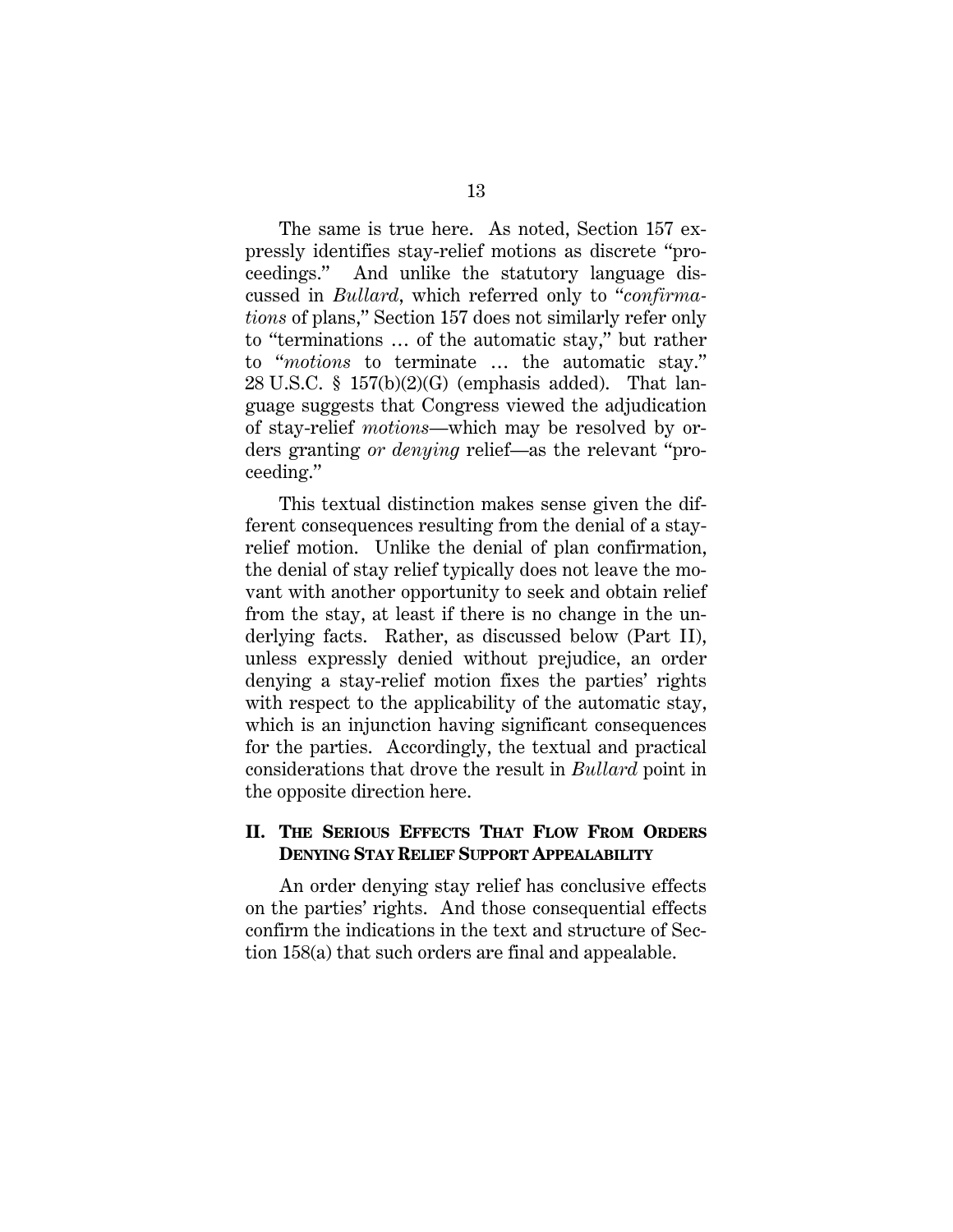As discussed, this Court concluded in *Bullard* that a bankruptcy court order is a final appealable order that resolves a discrete "proceeding" in bankruptcy if the order "fixes the rights and obligations of the parties." 135 S. Ct. at 1692. An order adjudicating a stayrelief motion—whether the motion is granted or denied—readily meets that test. Because a ruling on a stay-relief motion will be the first time a court has ruled on whether the stay should remain in effect, a final order denying relief from the stay is the equivalent of an order granting a permanent injunction—an order that undoubtedly affects the parties' rights and is normally appealable as a final order.

# **A. The Overall Design Of The Automatic Stay And The Role Of Stay-Relief Motions Support Immediate Appealability Of Orders Denying Stay Relief**

The straightforward reading of Section 158's text and structure, that orders resolving stay-relief motions are final appealable orders, is supported by Congress's overall design of the automatic stay and the key role stay-relief motions play in that design.

The Bankruptcy Code's automatic stay provision, 11 U.S.C. § 362, provides that the filing of a bankruptcy petition "operates as a stay" of a broad range of acts to collect pre-petition debts or seize property of the bankruptcy estate (*i.e.*, the assets the debtor owned on the petition date). *Id.* § 362(a); *see id.* § 541(a) (specifying the contents of the bankruptcy estate). Among other things, the automatic stay bars the prosecution of any "action or proceeding against the debtor … to recover a claim against the debtor" that arose before the bankruptcy case, *id.*  $\S 362(a)(1)$ ; the enforcement of a prebankruptcy judgment against the debtor or the estate,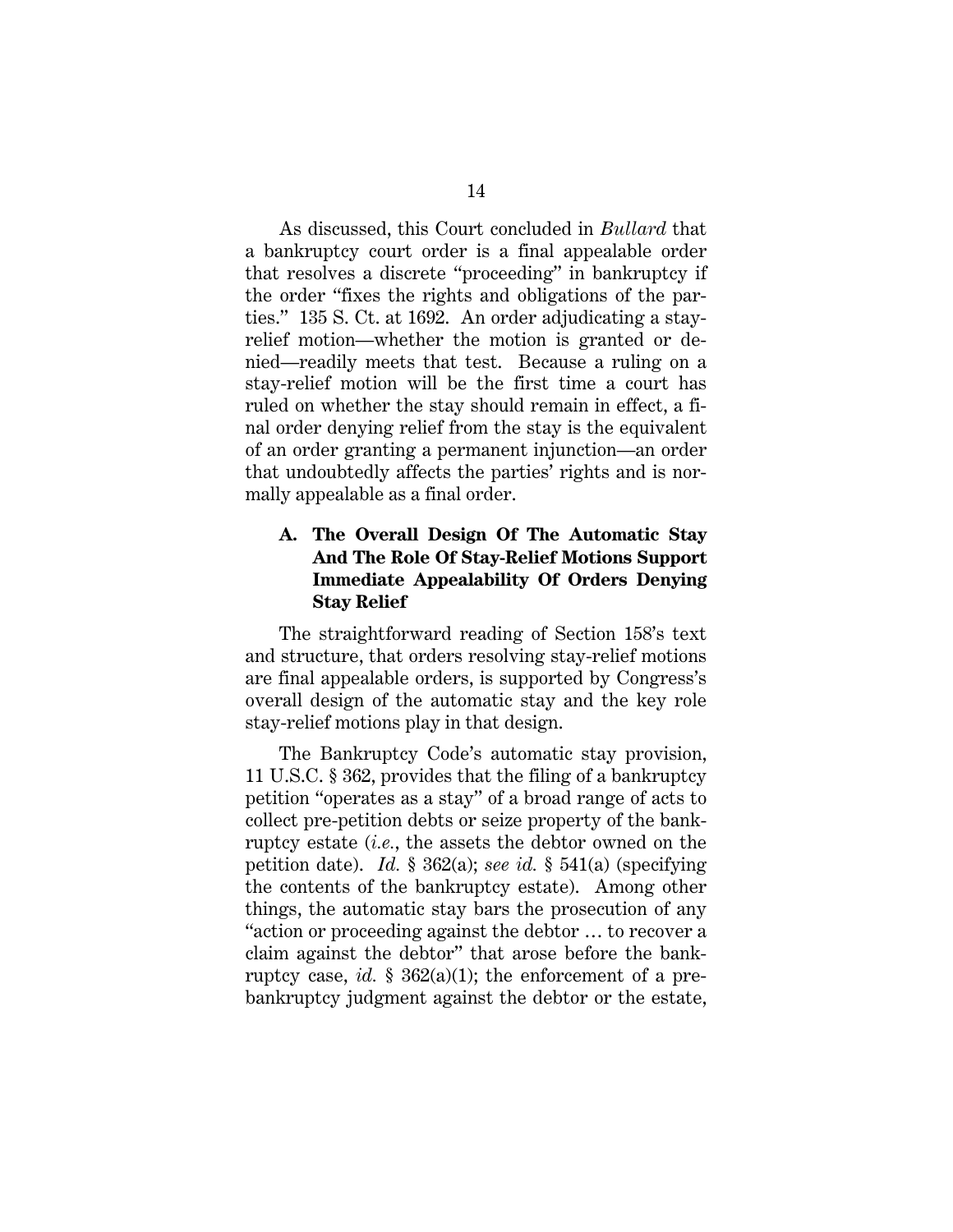*id.* § 362(a)(2); "any act to obtain possession of property of … the estate or to exercise control over property of the estate," *id.*  $\S 362(a)(3)$ ; and "any act to create, perfect, or enforce any lien against property of the estate," *id.* § 362(a)(4).

The stay is "automatic" because it is an injunction against creditor collection activity that takes effect automatically upon the filing of a petition, without the need for any court order. 11 U.S.C. § 362(a). Creditors can be sanctioned for violations of the automatic stay just as they can be sanctioned for violations of any injunction. And "willful" stay violations entitle the debtor to compensatory damages and potentially punitive damages. *Id.* § 362(k); *see, e.g.*, *IRS* v. *Murphy*, 892 F.3d 29, 36 (1st Cir. 2018).

The automatic stay is one of the central features of the bankruptcy process. It is a "fundamental debtor protection[]," *Midlantic Nat'l Bank* v. *New Jersey Dep't of Envt'l Protection*, 474 U.S. 494, 503 (1986), "giv[ing] the debtor a breathing spell from his creditors" and "stop[ping] all collection efforts, all harassment, and all foreclosure actions," S. Rep. No. 95-989, at 54-55 (1978); H.R. Rep. No. 95-595, at 340 (1977). "It permits the debtor to attempt a repayment or reorganization plan, or simply to be relieved of the financial pressures that drove him into bankruptcy." *Id.*

The automatic stay is also an important protection for the debtor's creditors. It halts creditors' first-come, first-served race to the courthouse to collect their debts, enabling the trustee or debtor-in-possession to marshal all property of the estate, maximize the value of that property, and distribute the value among all creditors according to their respective priorities. *See, e.g.*, S. Rep. No. 95-989, at 49; H.R. Rep. No. 95-595, at 340.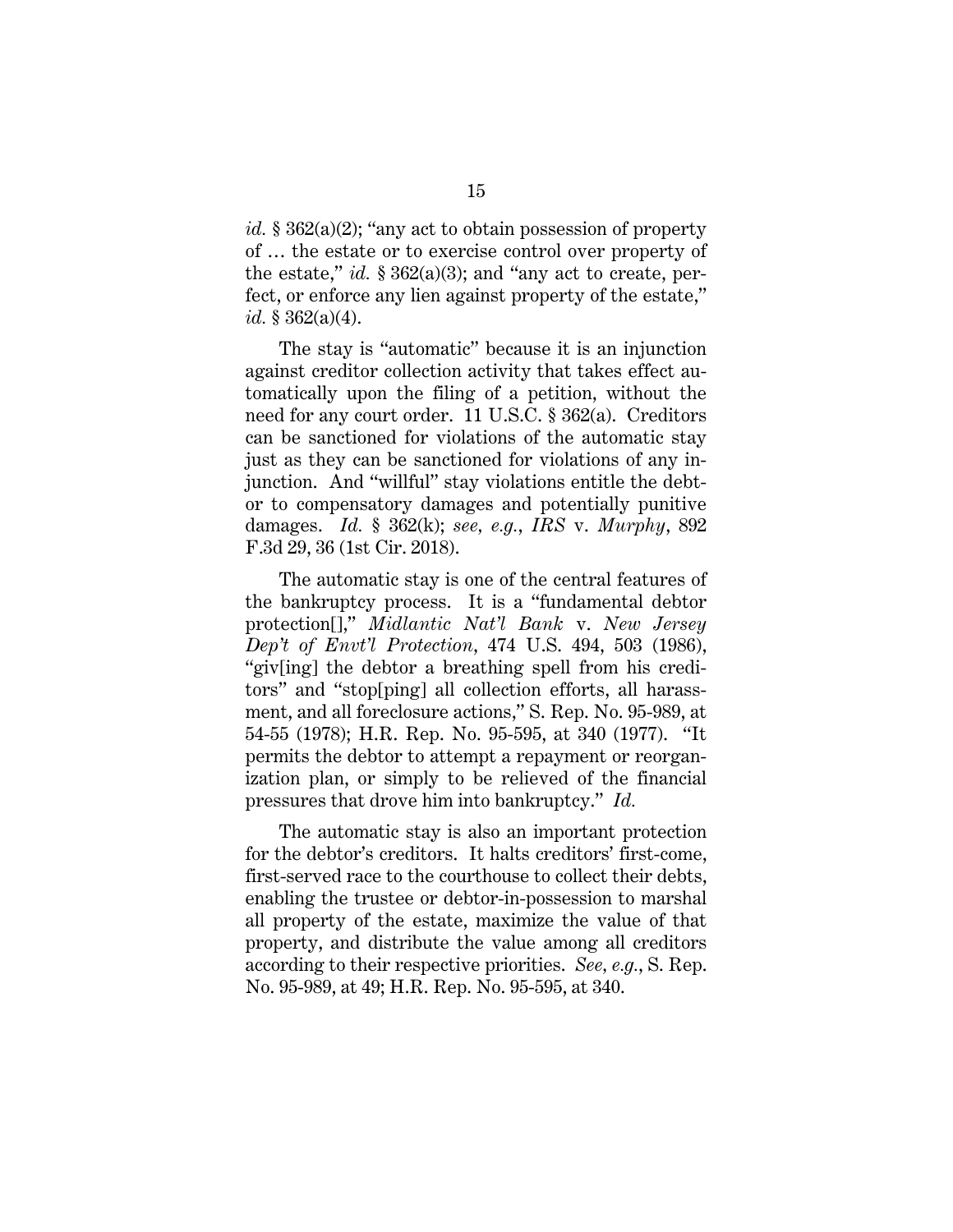But preventing creditors from enforcing their claims can sometimes cause harm to creditors that provides cause for relief from the stay. For instance, a commercial lender that is prevented by the automatic stay from repossessing and selling a business debtor's equipment and machinery securing the loan may see the value of that collateral, and thus its ability to recover on its claim, diminish during the bankruptcy case. In such situations, the trustee or debtor-in-possession is required to provide "adequate protection" of the lender's interest in the collateral—such as demonstrating that an "equity cushion" exists or making cash payments to the creditor in the amount of the diminution in value of the creditor's interest. 11 U.S.C. § 361. But the trustee may not always be able to provide adequate protection. Alternatively, the debtor may not have any equity in the collateral that justifies retaining the collateral in the estate if it is not necessary for an effective reorganization of the debtor's business under a Chapter 11 plan. Other circumstances, too, may justify lifting the automatic stay as to a particular creditor.

To ensure that creditors are not unfairly disadvantaged by the automatic stay, the Bankruptcy Code establishes a process by which any affected party in interest can seek relief from the stay. Section 362 provides that "[o]n request of a party in interest and after notice and a hearing, the court shall grant relief from the stay," "such as by terminating, annulling, modifying, or conditioning such stay," if specified grounds are met. 11 U.S.C. § 362(d). Those grounds include "cause," such as "the lack of adequate protection of an interest in property of such party in interest." *Id.*  § 362(d)(1); *see also* H.R. Rep. No. 95-595 at 343 ("permit[ting] an action to proceed to completion in another tribunal may provide another cause"). In addition,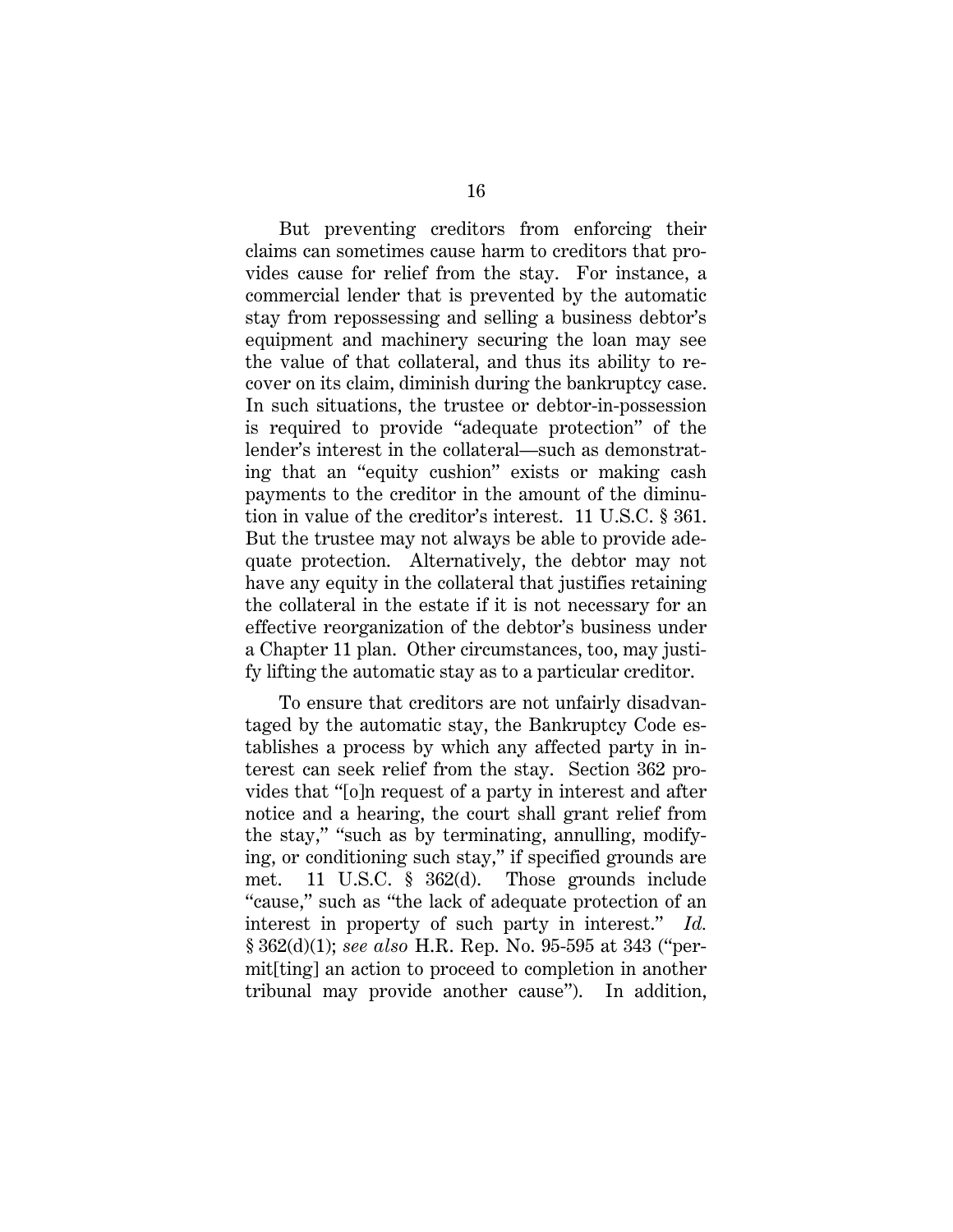"with respect to a stay of an act against property," the court "shall" grant relief "if the debtor does not have an equity in such property" (that is, the property is collateral that is worth less than the debt it secures) and "such property is not necessary to an effective reorganization." 11 U.S.C.  $\S$  362(d)(2). Once a stay-relief motion is filed, "the party opposing relief has the burden of proof on all … issues" except "the issue of the debtor's equity in property." *Id.* § 362(g).

The Bankruptcy Code recognizes the importance of expedition in resolving such motions. For example, for motions filed in individual debtor cases, the stay is automatically "terminated" if the court fails to render a "final decision" within 60 days of the motion (unless the 60-day period is extended by agreement or for cause). 11 U.S.C. § 362(e)(2). Likewise, for motions seeking relief against property of the estate, the stay is "terminated" if the court fails to "order[] such stay continued in effect" within a similarly expedited timeframe (generally 30 to 60 days, with limited possible extensions). *Id.* § 362(e)(1). Moreover, the court "shall" grant emergency relief, even on an ex parte basis, if "necessary to prevent irreparable damage to the interest of an entity in property" before there is an opportunity for notice and a hearing. *Id.* § 362(f); Fed. R. Bankr. P. 4001(a)(2).

The central role of the automatic stay in the bankruptcy process and the Bankruptcy Code's detailed framework for obtaining relief from the stay reinforce the strong indications in the text and structure of Section 158(a) that a stay-relief motion is a discrete "proceeding" within the bankruptcy case. Moreover, the urgency with which the Code treats the stay-relief process reflects Congress's evident concern that the decision to grant or deny a stay-relief motion has serious consequences for the parties' rights. Indeed, the au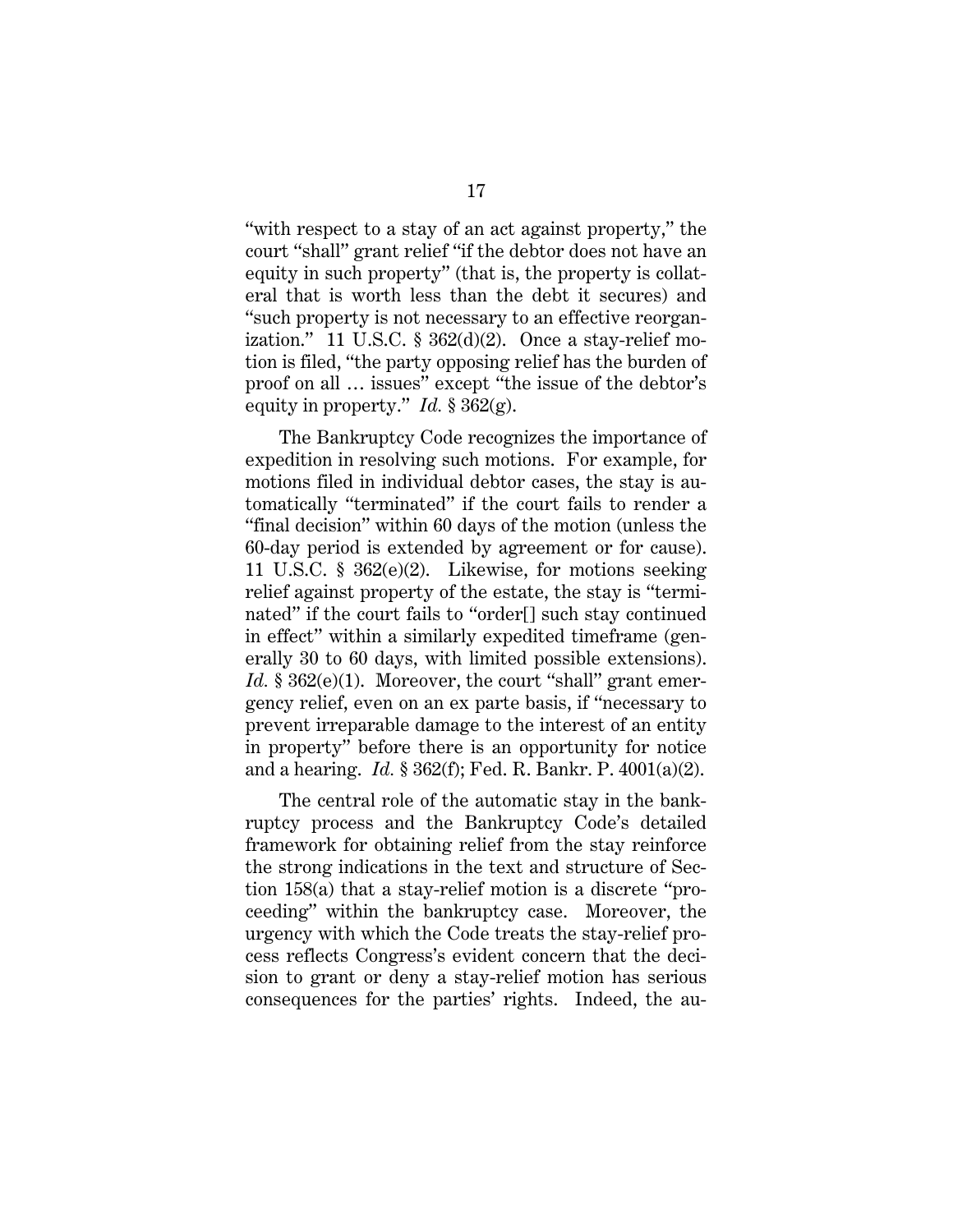thorization to grant emergency relief from the stay on an ex parte basis recognizes that denial of relief from the stay—even for a short time—could cause affected parties to suffer "irreparable damage." 11 U.S.C.  $§ 362(f).$ 

These considerations further support the conclusion that an order finally resolving a stay-relief motion is appealable as of right. It would make little sense for Congress to have set forth a detailed process to ensure rapid decisions on the application of the automatic stay, only for appeal of those decisions to then be held needlessly in limbo. *See Eddleman* v. *U.S. Dep't of Labor*, 923 F.2d 782, 785 (10th Cir. 1991) ("Immediate appeal from … orders granting or denying relief from the automatic stay is necessary to effectuate Congress' intent to settle these matters quickly" (citing 11 U.S.C. § 362(e)-(f))); *In re American Mariner Indus., Inc.*, 734 F.2d 426, 429 (9th Cir. 1984) (same), *overruled on other grounds by United States Ass'n of Texas* v. *Timbers of Inwood Forest Assocs., Ltd.*, 484 U.S. 365 (1988).

## **B. Orders Denying Stay Relief Are The Bankruptcy Equivalent Of Orders Granting Permanent Injunctions**

That conclusion is further supported by the serious consequences that rulings on stay-relief motions have for the parties. There is little doubt that an order *lifting* the stay is a final order. As the Court recognized in *Bullard*, "lift[ing] the automatic stay … expos[es] the debtor to creditors' legal actions and collection efforts." 135 S. Ct. at 1692-1693. That can have devastating effects on the debtor. Many consumer debtors file Chapter 13 bankruptcy to save a home from foreclosure; an order lifting the stay to permit foreclosure thus can defeat the primary relief the debtor sought in the case.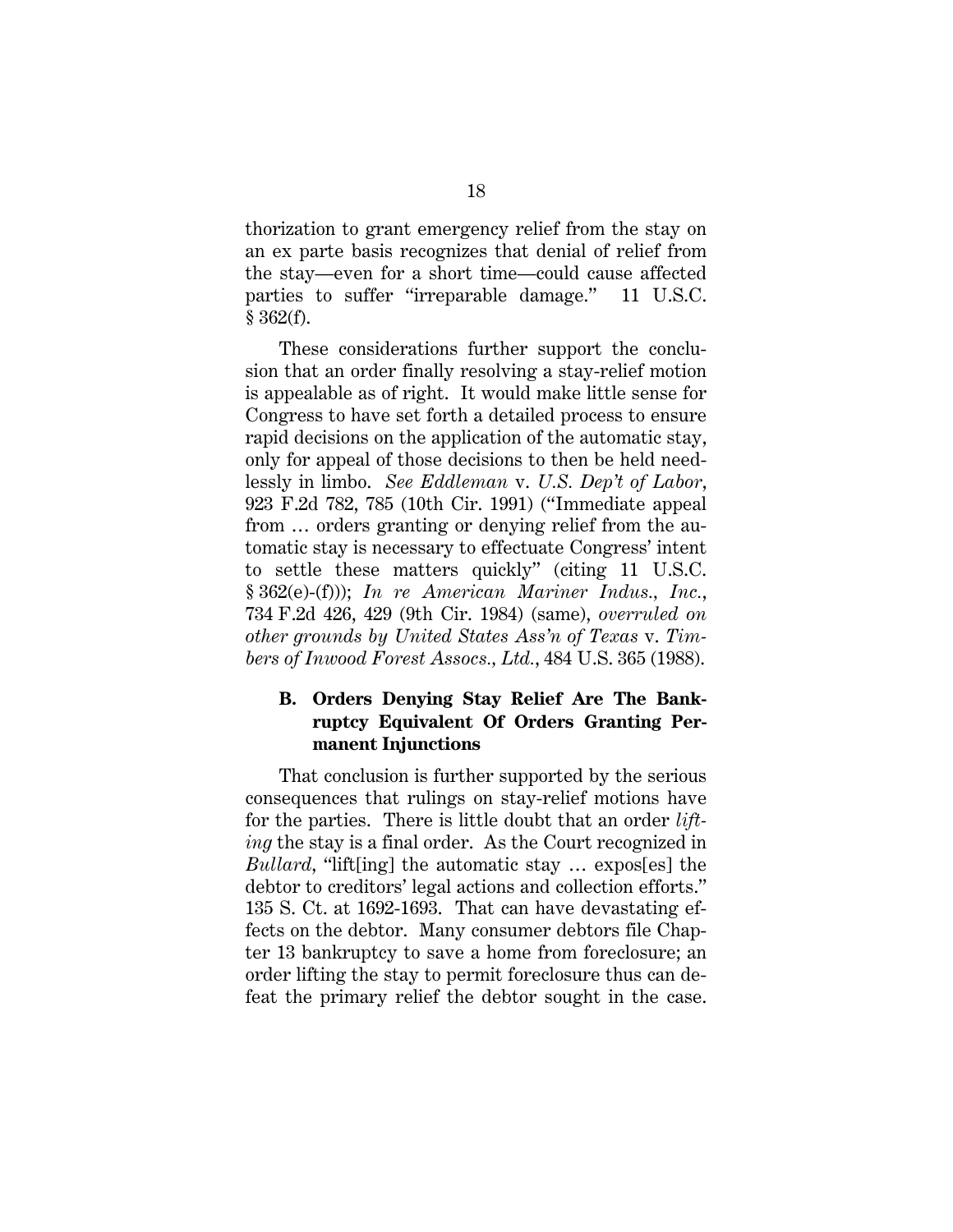*Id.* at 1695 ("Without the stay, the debtor might lose the very property at issue in the [debtor's proposed] plan."). The courts of appeals have accordingly recognized that orders lifting the stay are final orders appealable as of right. *See, e.g.*, *In re Atlas IT Export Corp.*, 761 F.3d 177, 182 & n.6 (1st Cir. 2014); *In re Comer*, 716 F.2d 168, 172 (3d Cir. 1983); *see also* Fed. R. Bankr. P.  $4001(a)(3)$ ,  $8002(a)(1)$  (order lifting stay tolled for 14-day period to file an appeal).

An order *denying* relief from the stay has equally significant consequences. The automatic stay is an injunction. It bars creditors and other parties, on pain of sanctions, from exercising the rights and remedies they would have outside bankruptcy to protect their interests. In the example discussed above, for instance, the commercial lender would have the right, outside bankruptcy, to exercise its state-law remedies upon the debtor's default to repossess and sell the equipment and machinery securing the defaulted loan to recover on its claim. *See, e.g.*, Uniform Commercial Code §§ 9- 609, 9-610, 9-615. In bankruptcy, if the court denies the lender's motion for stay relief, the denial will deprive the lender of its non-bankruptcy default remedies. In their place, the secured creditor is entitled to "adequate protection" against any loss in the value of its interest in the collateral. But as noted, the debtor-in-possession may be unable to provide adequate protection, which provides "cause" to lift the stay. 11 U.S.C. § 362(d)(1). If the court erroneously denies such relief, the creditor will be enjoined from exercising its non-bankruptcy remedies and may face potentially irreparable harm to its interests.

An order denying relief from the stay is thus a decision by the court that the moving party should be enjoined. Of course, the denial leaves in place the stay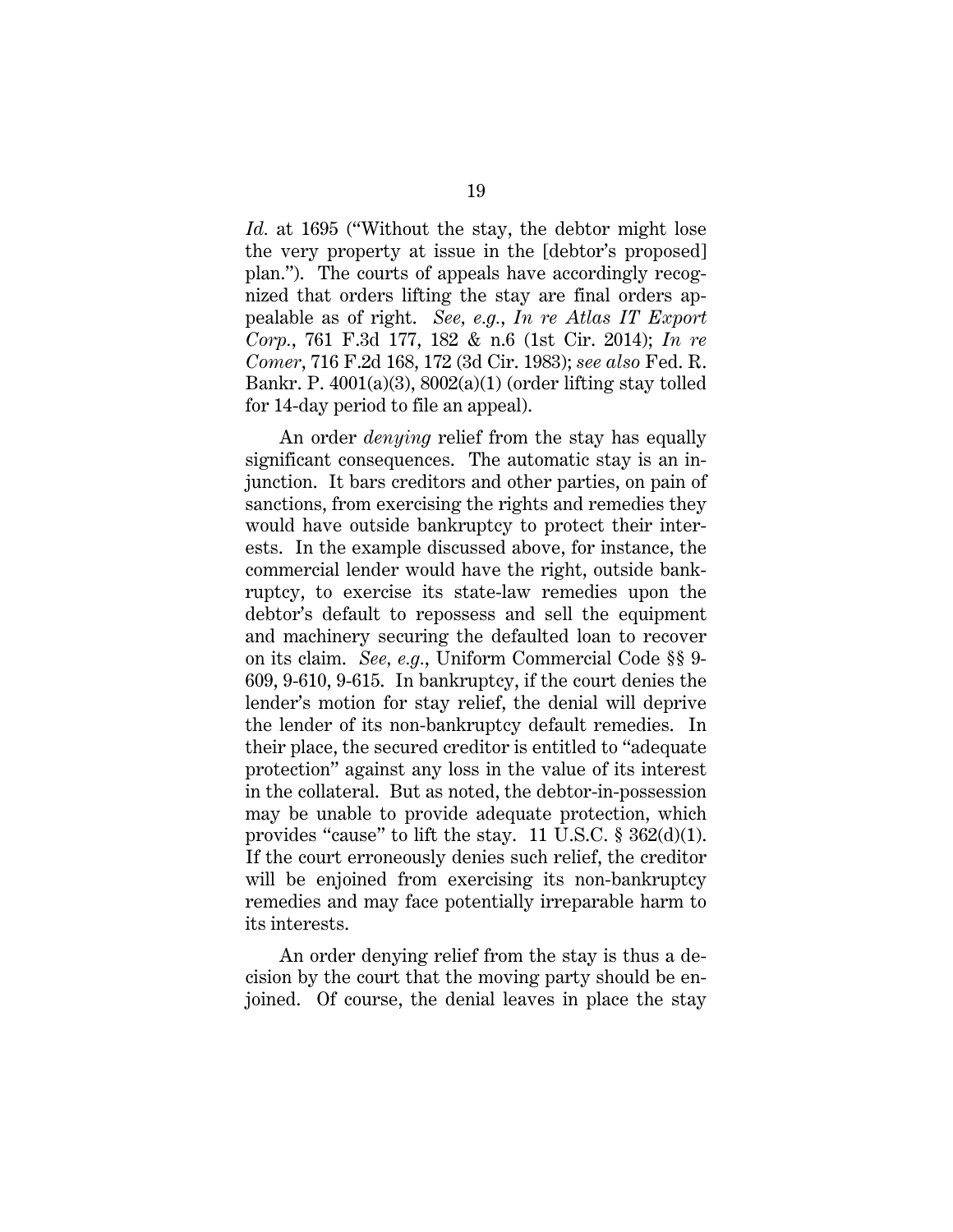that arose upon the bankruptcy filing. But the stay arises automatically without any court order and cannot itself be appealed. Thus, a motion for relief from stay is the first opportunity for a party to litigate, and for a court to decide, the question whether the party should properly be enjoined. And the denial of such a motion means that the party is relegated to recovering through the bankruptcy process. Accordingly, the denial of a stay-relief motion in bankruptcy is the functional equivalent of an order granting a permanent injunction in ordinary civil proceedings.

In that regard, a final decision to deny relief from the stay is not akin to a preliminary injunction that will be reconsidered in subsequent proceedings. (The automatic-stay provision does contemplate "preliminary" orders continuing the stay pending a final hearing, 11 U.S.C. § 362(e)(1), but the issue here concerns final denials of relief.) An order denying relief means that, absent a significant change in the underlying circumstances, the stay will remain in effect until the end of the bankruptcy case, when the debtor will normally receive a discharge. *Id.* § 362(c)(2). The discharge, in turn, "operates as an injunction" that bars creditors from collecting pre-petition claims from the debtor, thus effectively extending the stay permanently. *Id.* § 524(a). Similarly, the stay against property of the estate remains in place until the property leaves the estate, *id.* § 362(c)(1), which occurs in many cases when a plan is confirmed in a consumer or business bankruptcy case. Confirmation, in turn, operates to "vest all property of the estate in the debtor," "free and clear of all claims and interests of creditors" (unless the plan or order provides otherwise), *id.* §§ 1141(b)-(c), 1227(b)- (c), 1327(b)-(c), thus again effectively continuing the stay permanently.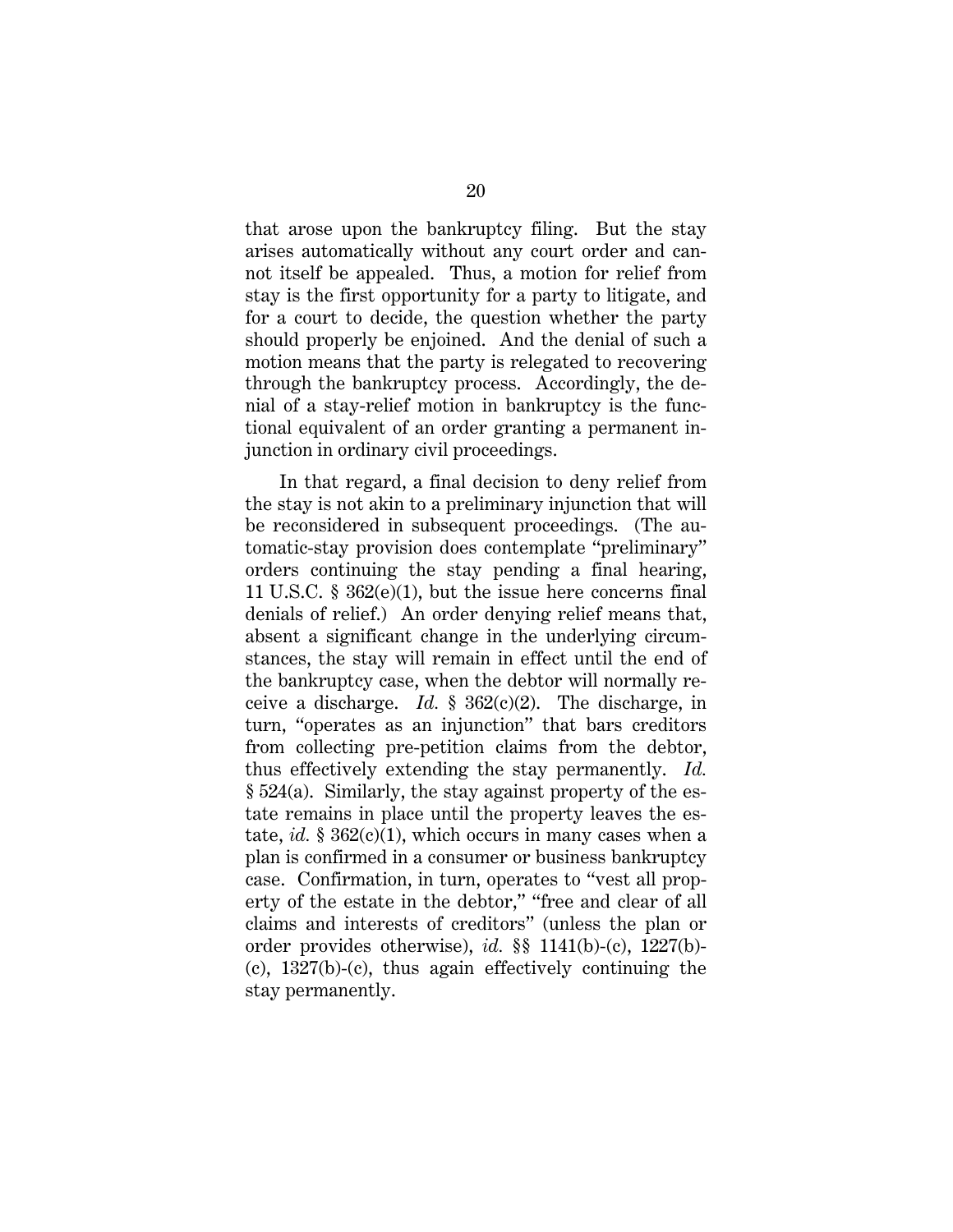Indeed, the legislative history of the automaticstay provision confirms that understanding:

Because the stay is essentially an injunction, the three stages of the stay may be analogized to the three stages of an injunction. The filing of the petition which gives rise to the automatic stay is similar to a temporary restraining order. The preliminary hearing is similar to the hearing on a preliminary injunction, and the final hearing and order are similar to the hearing and issuance or denial of a permanent injunction.

S. Rep. No. 95-989, at 53; H.R. Rep. No. 95-595, at 344 (same).

Orders granting permanent injunctions have traditionally been treated as final appealable orders under 28 U.S.C. § 1291. *See City of Vicksburg* v. *Henson*, 231 U.S. 259, 267 (1913). And as numerous courts have recognized, because a final order denying relief from the stay is the bankruptcy equivalent of a permanent injunction, and is just as final in substance, such orders are likewise final appealable orders under Section 158. *See, e.g.*, *In re James Wilson Assocs.*, 965 F.2d 160, 166 (7th Cir. 1992) (Posner, J.) ("The automatic stay, unless lifted, remains in effect until the entire bankruptcy proceeding is wound up—at which point, ordinarily, the debtor is discharged and whatever proceedings were stayed become moot. An injunction that continues in effect until mootness supervenes could be thought, if not permanent, at least closer to the permanent than to the preliminary end of the injunctive spectrum"); *Eddleman*, 923 F.2d at 785 ("Because a permanent injunction is appealable as a final order, we may infer that Congress intended the grant or denial of stay to be similarly appealable" (citing *Vicksburg*, 231 U.S. at 266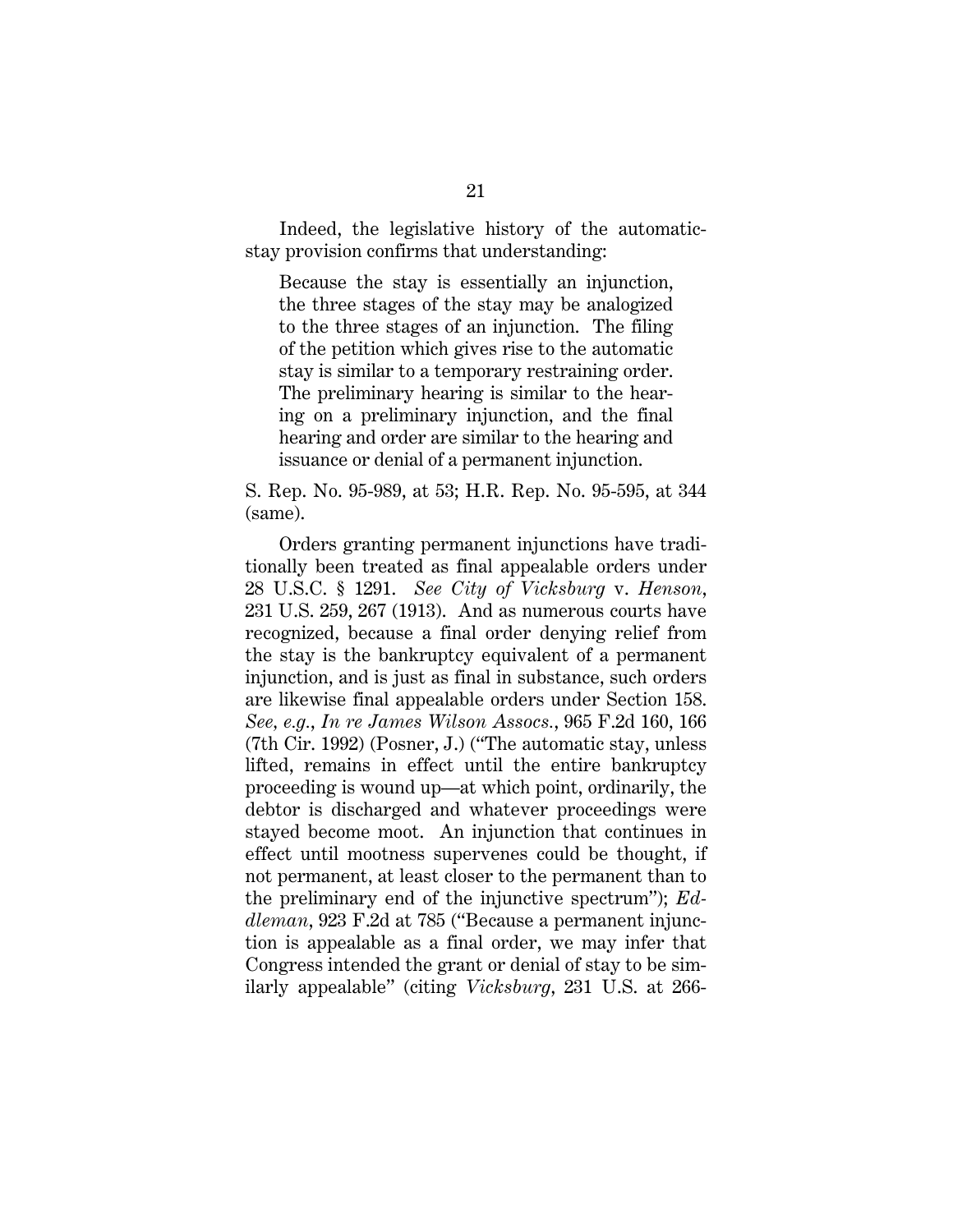267)); *In re Sonnax Indus., Inc.*, 907 F.2d 1280, 1284 (2d Cir. 1990) (same).

Petitioner urges (at 29-30) that the Court in *Bullard* held that the denial of plan-confirmation there was not final on grounds that it "changes little," noting "[t]he automatic stay persists." 135 S. Ct. at 1693. But in that case, no party sought relief from the stay. Denial of *confirmation*, of course, did not have any immediate effect on the pre-existing stay (as confirmation or dismissal of the case would), and in that sense, it changed little. But an order denying a *motion for stay relief* is a judicial determination that the moving party should be enjoined, which *is* a final determination of the parties' rights with respect to the stay. Indeed, in an analogous context, this Court has recognized that "orders finally settling creditors' claims" are final orders, *Howard*, 547 U.S. at 657 n.3, notwithstanding that an order denying an objection to allowance of a claim similarly leaves in place the result (allowance) that would have obtained absent the objection. *See* 11 U.S.C. § 502(a) ("A claim … is deemed allowed … unless a party … objects"). There, as here, the order conclusively adjudicates the parties' rights and is accordingly appealable as of right.

Petitioner also suggests (at 32) that a motion for stay relief can always be "renewed" and therefore is not final. That is not so. Where an order denying stay relief is issued with prejudice, but the facts underlying the motion change—for example, the case is converted to a chapter 7 liquidation case, or the value of the property diminishes such that the debtor has no equity in the property—a "renewed" motion is really a new motion and thus a new "proceeding" based on those different facts and circumstances. Permanent injunctions, too, can always be modified or dissolved based on new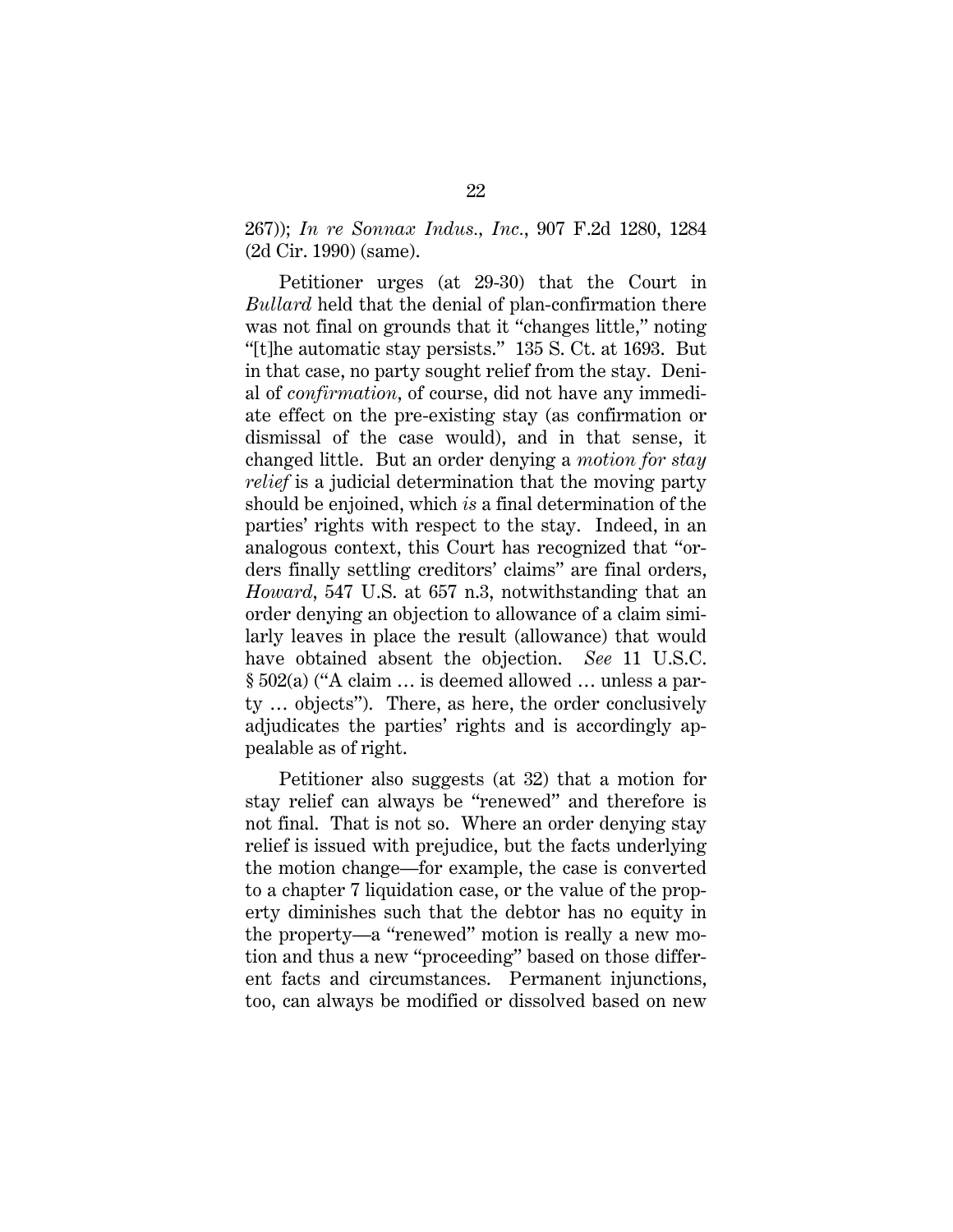facts. *See, e.g.*, *United States* v. *Swift & Co.*, 286 U.S. 106, 114 (1932). Yet orders granting permanent injunctions are undoubtedly final and appealable orders. *See, e.g.*, *In re Chateaugay Corp.*, 880 F.2d 1509, 1513 (2d Cir. 1989) (denial of stay relief is a final order though movant may file a new motion based on changed circumstances).

In sum: An order denying a stay-relief motion and thus determining that the automatic stay will apply to a given party—is in substance the grant of a permanent injunction, which further supports the conclusion that such orders are appealable as of right.

## **C. An Order Denying Stay Relief Is Not Akin To An Order Denying Venue Transfer**

Petitioner suggests (at 28-32) that denials of stay relief are simply preliminary orders entered in the "bankruptcy claims-adjudication process," likening stay-relief denial to orders denying a party's request to change the forum of the dispute, such as orders denying venue transfer. The comparison is inapt.

Petitioner's "change of venue" analogy presumably stems from the particular facts of this case, where petitioner sought stay relief to continue a pending statecourt lawsuit against the debtor. But the automatic stay is much broader than that, and many stay-relief motions will not involve any lawsuit asserting a claim against the debtor (or any issue as to venue). As noted, the stay enjoins acts to enforce a lien or obtain or control property of the estate. 11 U.S.C.  $\frac{8}{362(a)(3)-(5)}$ . Many stay-relief motions are thus brought by secured creditors seeking to exercise non-judicial remedies to repossess and liquidate collateral. Other parties with interests in property of the estate, such as landlords or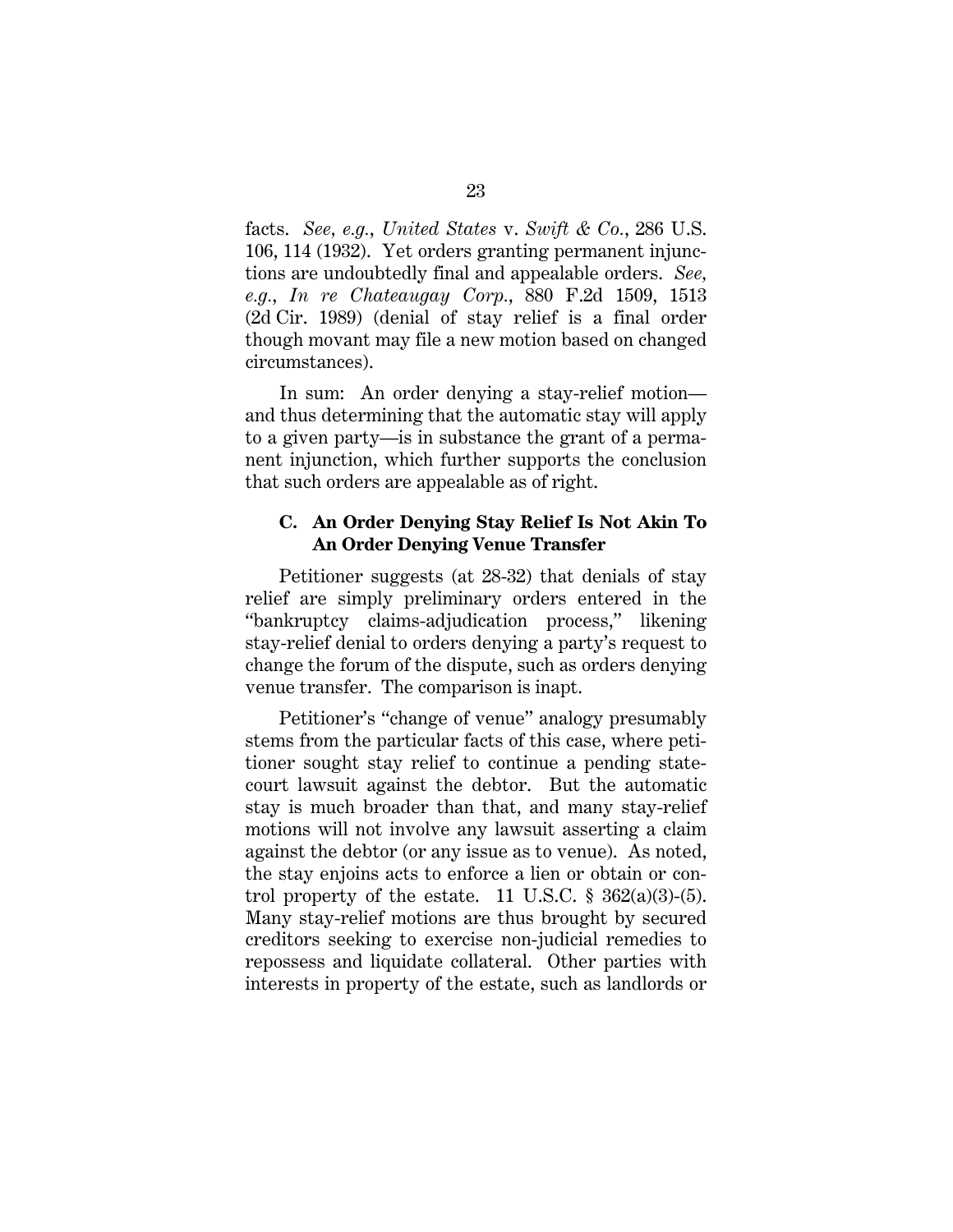licensors of intellectual property, may similarly seek relief to terminate a lease or license with the debtor. In yet other cases, a bank or business counterparty may seek relief to set off a payable against a receivable, which is likewise stayed. *See id.* § 362(a)(7); *Citizens Bank of Maryland* v. *Strumpf*, 516 U.S. 16, 19 (1995). None of these matters can be characterized as a dispute over the proper forum in which to litigate a disputed claim.

Even where a stay-relief motion seeks to have the movant's claim against the debtor adjudicated in a nonbankruptcy proceeding, more than the forum is at issue. At stake is the movant's right to have its interests determined according to the non-bankruptcy regime of adjudication.

In core bankruptcy proceedings to determine claims against the estate, while non-bankruptcy law governs the validity of claims, 11 U.S.C. § 502(b)(1), the process of adjudication is materially different. Given that a bankruptcy estate typically has scarce resources to fund litigation, claims are determined in bankruptcy through a summary process, since it may make little sense for the estate to incur significant expense litigating claims that will be paid only cents on the dollar. Objections to proofs of claim may be resolved in a notice-and-hearing procedure governed by a significantly truncated subset of the Federal Rules (or analogous state-court rules) that would apply in a civil action outside bankruptcy. *See* id. §§ 501, 502(a)-(b); Fed. R. Bankr. P. 3007, 7001, 9014. Furthermore, the determination of claims in bankruptcy is treated as an equitable proceeding with no jury-trial right. *See, e.g.*, *Granfinanciera, S.A.* v. *Nordberg*, 492 U.S. 33, 58 (1989); *cf.* 28 U.S.C. § 1411(a) (preserving jury-trial rights in narrow set of proceedings).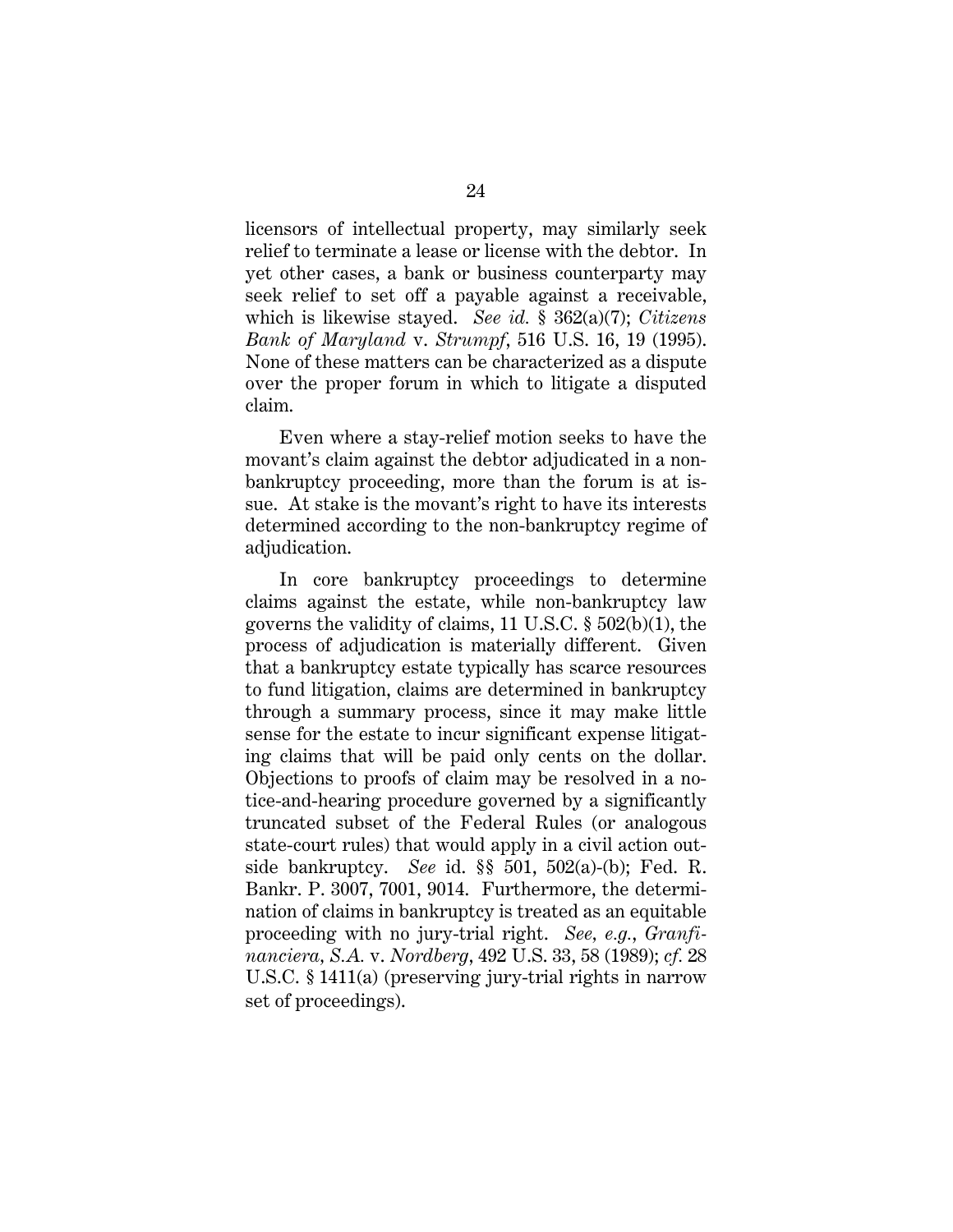Moreover, the Bankruptcy Code permits the court to refrain from even determining the claim in the case of disputed claims not yet reduced to judgment, like the breach-of-contract claim here. If the court determines that "the fixing or liquidation" of such claims "would unduly delay the administration of the case," the court "shall" "estimate" for "purpose of allowance" the validity and amount of such claims. 11 U.S.C.  $\S$  502(c)(1). The Code specifies no particular method for estimating such claims, leaving the matter largely to the judge's discretion. *See, e.g.*, *Bittner* v. *Borne Chem. Co.*, 691 F.2d 134, 135 (3d Cir. 1982) (claims-estimation procedure is "to be undertaken … using whatever method is best suited to the particular contingencies").<sup>4</sup>

The venue analogy is wrong for another reason. Unlike an order denying a transfer of venue, an order denying stay relief enforces an injunction barring the movant from continuing its pending non-bankruptcy action. Here, for example, but for the automatic stay, petitioner could have continued litigating its suit, and proceeded to obtain a judgment that could have had is-

I

 $^{4}$  By contrast, the examples Petitioner cites (at 40-42) are more akin to traditional forum disputes where the fundamental rules of adjudication do not change. When a district court withdraws a proceeding referred to a bankruptcy judge under 28 U.S.C. § 157(d), the district court applies the same Federal Rules of Bankruptcy Procedure in the withdrawn proceeding as the bankruptcy court would. *See* Fed. R. Bankr. P. 1001, 9001(4). Mandatory abstention under 28 U.S.C. § 1334(c)(2) does not apply to core bankruptcy proceedings to determine claims against the estate, but only proceedings "related to" the bankruptcy case, which are generally conducted as adversary proceedings governed by most of the same Federal Rules that apply in federal civil actions. Fed. R. Bankr. P. 7001. Finally, 28 U.S.C. § 1452, which provides that orders denying remand of removed actions are "not reviewable by appeal," says nothing about the finality of orders that *are* appealable.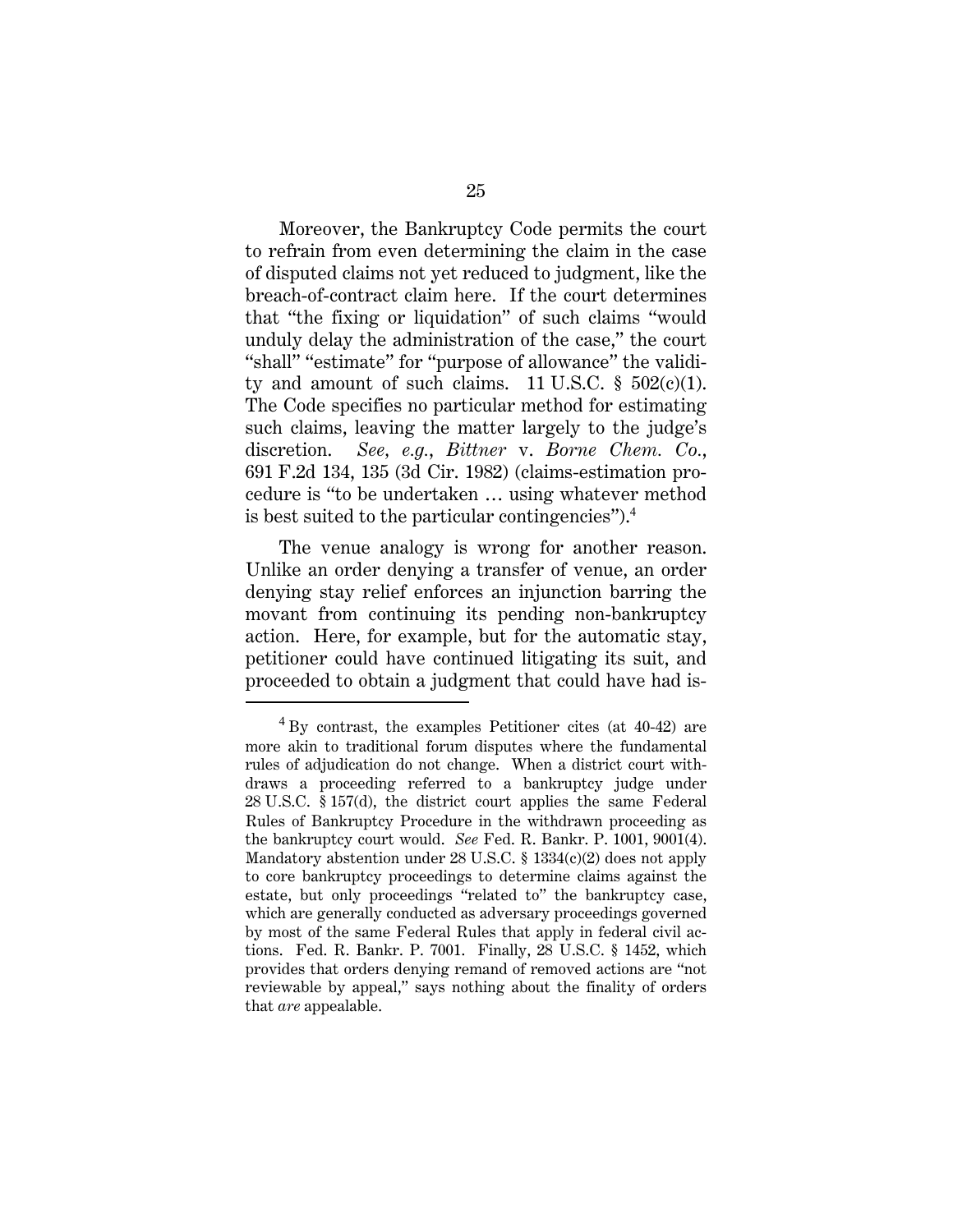sue-preclusive effects in any competing proceeding (including in any bankruptcy-court proceedings).<sup>5</sup> The imposition of that injunction had serious consequences and was accordingly appealable.

## **III. TRADITIONAL FINALITY CONSIDERATIONS SUPPORT APPEALABILITY**

A rule that orders denying stay-relief motions are final (unless expressly without prejudice) is also consistent with the purposes underlying the "final order" requirement: to avoid "piecemeal appeals" that could "undermine[] efficient judicial administration" and to promote efficiency by respecting "the prerogatives of [the trial] judge<sup>[]</sup> ... in managing ongoing litigation." *Bullard*, 135 S. Ct. at 1691-1692. Appeals as of right from orders conclusively denying stay relief would not lead to piecemeal appeals or interfere with the management of the case.

## **A. A Presumptive Finality Rule Does Not Risk Piecemeal Appeals**

Unless a stay-relief motion is denied without prejudice, an order denying relief is the end of the matter. This case illustrates the point. The bankruptcy court's ruling denying petitioner stay relief makes unmistakably clear that the denial was the court's final decision on the matter. *See* Pet. App. 57a-58a ("[G]ranting relief from the stay to go to state court … would be silly … . It's not more efficient and it's not a good use of judicial

I

<sup>5</sup> *See Atlas IT*, 761 F.3d at 191 (Kayatta, J., dissenting) (rejecting analogy of denial of stay-relief motion to an order transferring venue; "by refusing to lift the automatic stay, [the court] left in place an injunction barring [the movant] from … pursu[ing] a lawsuit in another federal court"; "[s]uch orders, when entered by the [federal] district courts … are … routinely appealable").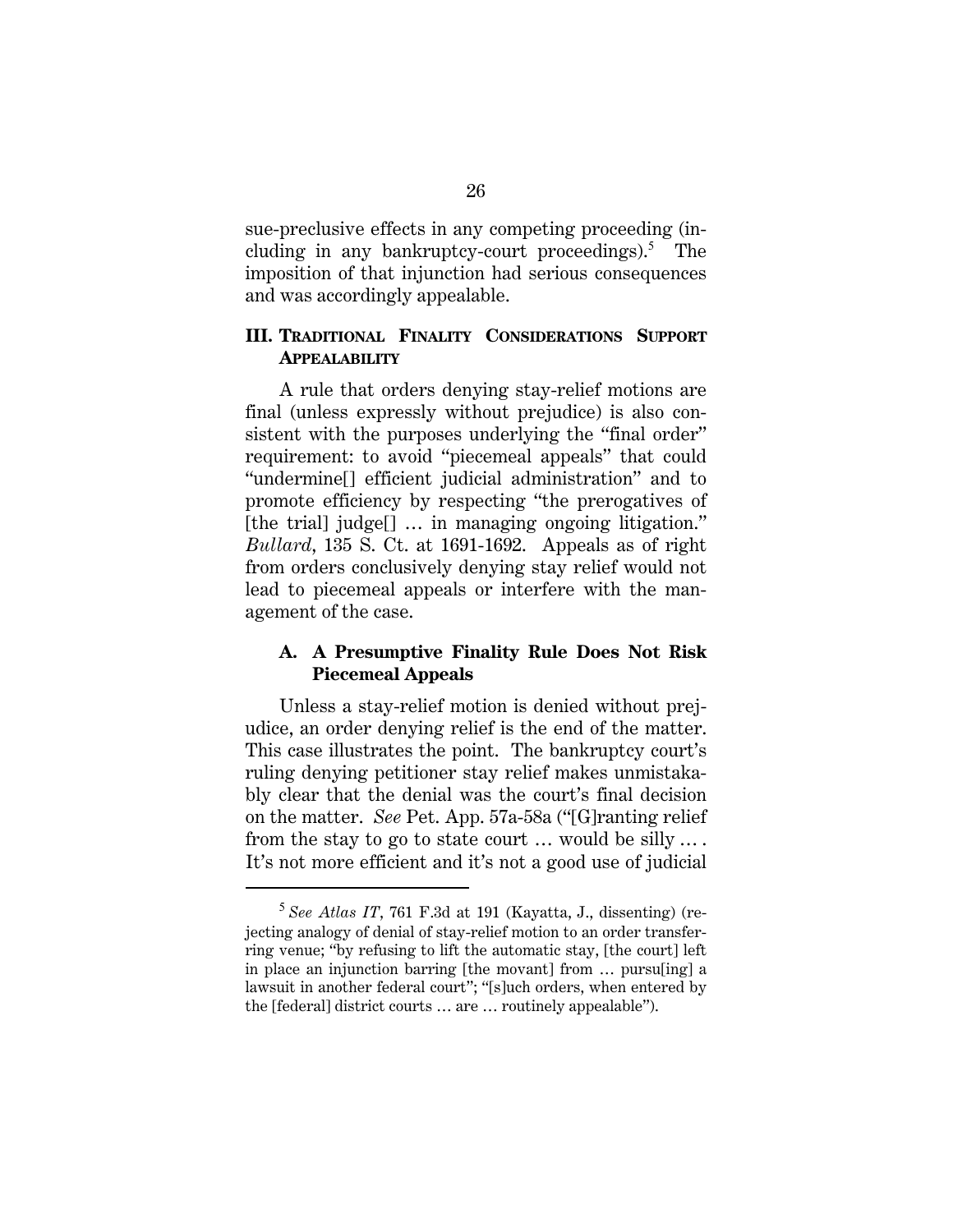time in either place. … The only situation where I would do that would be if I was also willing to dismiss the case.").

There is no chance of successive appeals over the same dispute, as *Bullard* anticipated could result if the denial of each iteration of a plan were immediately appealable. 135 S. Ct. at 1693. And requiring a movant seeking stay relief to wait until the conclusion of some purported larger proceeding often will, as a practical matter, effectively moot the appeal. For example, a lender that is denied stay relief to repossess depreciating collateral based on an erroneous determination that the creditor was adequately protected may have no meaningful way to obtain appellate correction of that error if, in the interim, the collateral is sold at a materially diminished value. *Sonnax*, 907 F.2d at 1285 ("[I]f there is in fact insufficient equity cushion or lack of other protection for the creditor, the lack of an appeal from the denial of a motion will render the right to renew the motion later irrelevant.").

The question therefore is not whether there will be multiple appeals of the stay-relief decision, but whether there will be any meaningful appeal at all. Congress plainly meant to afford a right to appeal to stay-relief parties—and a rule that stay-relief decisions are final when made is by far the better course to ensure that right. *See Cobbledick* v. *United States*, 309 U.S. 323, 328-329 (1940) (the "doctrine of finality" should "not be carried so far as to deny all opportunity for the appeal contemplated by the statutes").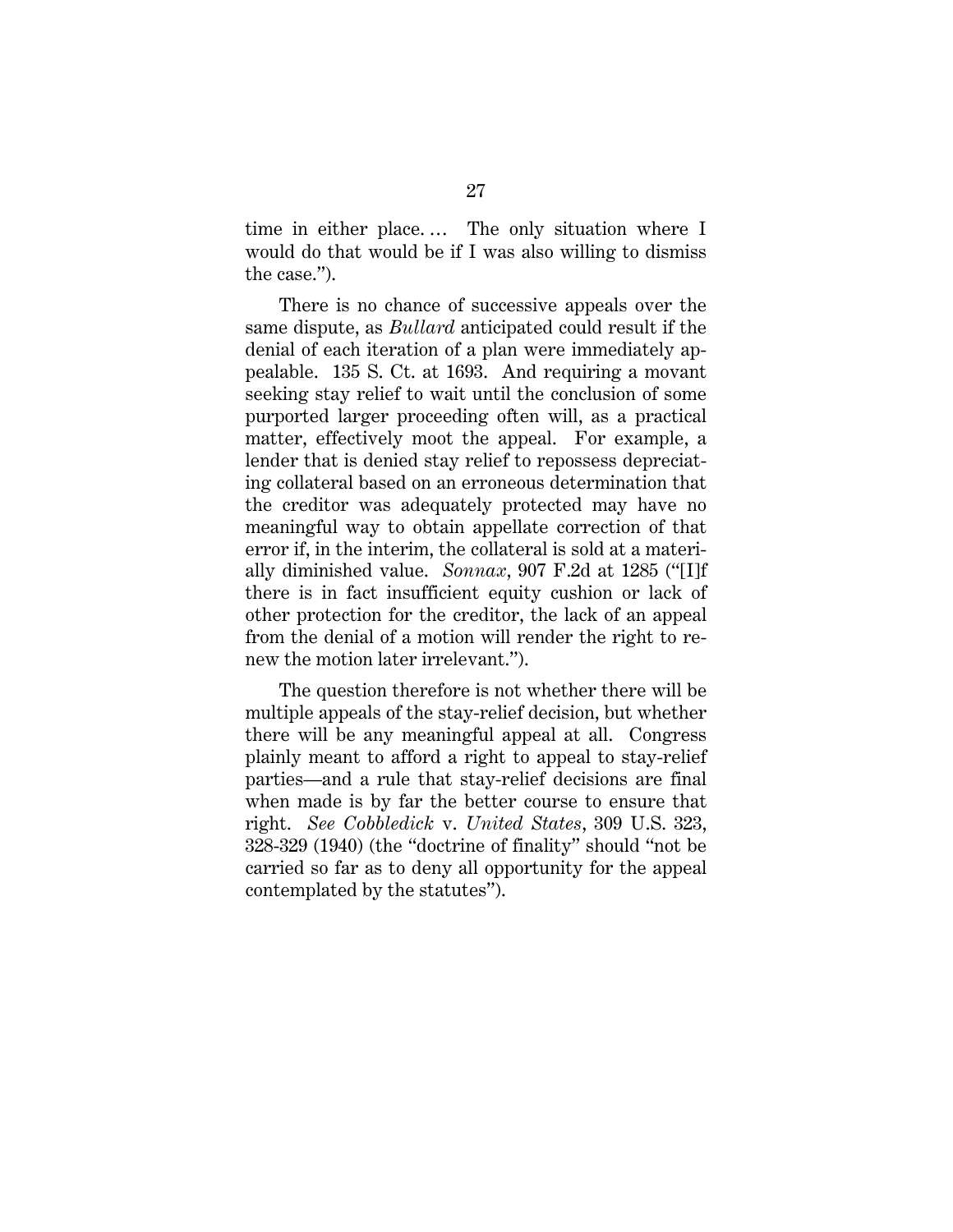## **B. A Presumptive Finality Rule Will Promote Judicial Economy**

Nor would an immediate appeal of an order denying stay relief interfere with the bankruptcy judge's management of ongoing proceedings, any more than an appeal at the end of the case does. Rather, recognizing that such orders are final promotes judicial economy.

Stay-relief motions often present threshold questions that will affect how the overall bankruptcy case will proceed. For example, if there is a dispute as to whether a lender is entitled to take its collateral, it is better to resolve that dispute conclusively at the outset, so that the debtor and all creditors understand what assets will be available for purposes of crafting a workable plan of reorganization. The need to finalize the shape of the estate is one reason why "expedition is always an important consideration in bankruptcy." *Bullard*, 135 S. Ct. at 1694.

## **IV. A PRESUMPTIVE RULE WILL PROMOTE CLARITY AND IMPROVE THE BANKRUPTCY SYSTEM**

Jurisdictional rules need to be clear, predictable, and simple to administer, particularly in the fast-paced world of bankruptcy practice. The court of appeals' rule is clear and readily administrable: Orders denying stay relief are final, unless the bankruptcy judge indicates that the ruling is interlocutory by denying relief without prejudice. That rule would ensure prompt appeals of stay-relief decisions and would respect the roles of bankruptcy courts and appellate courts alike. By contrast, petitioner's proposed standard will promote confusion and wasteful collateral litigation.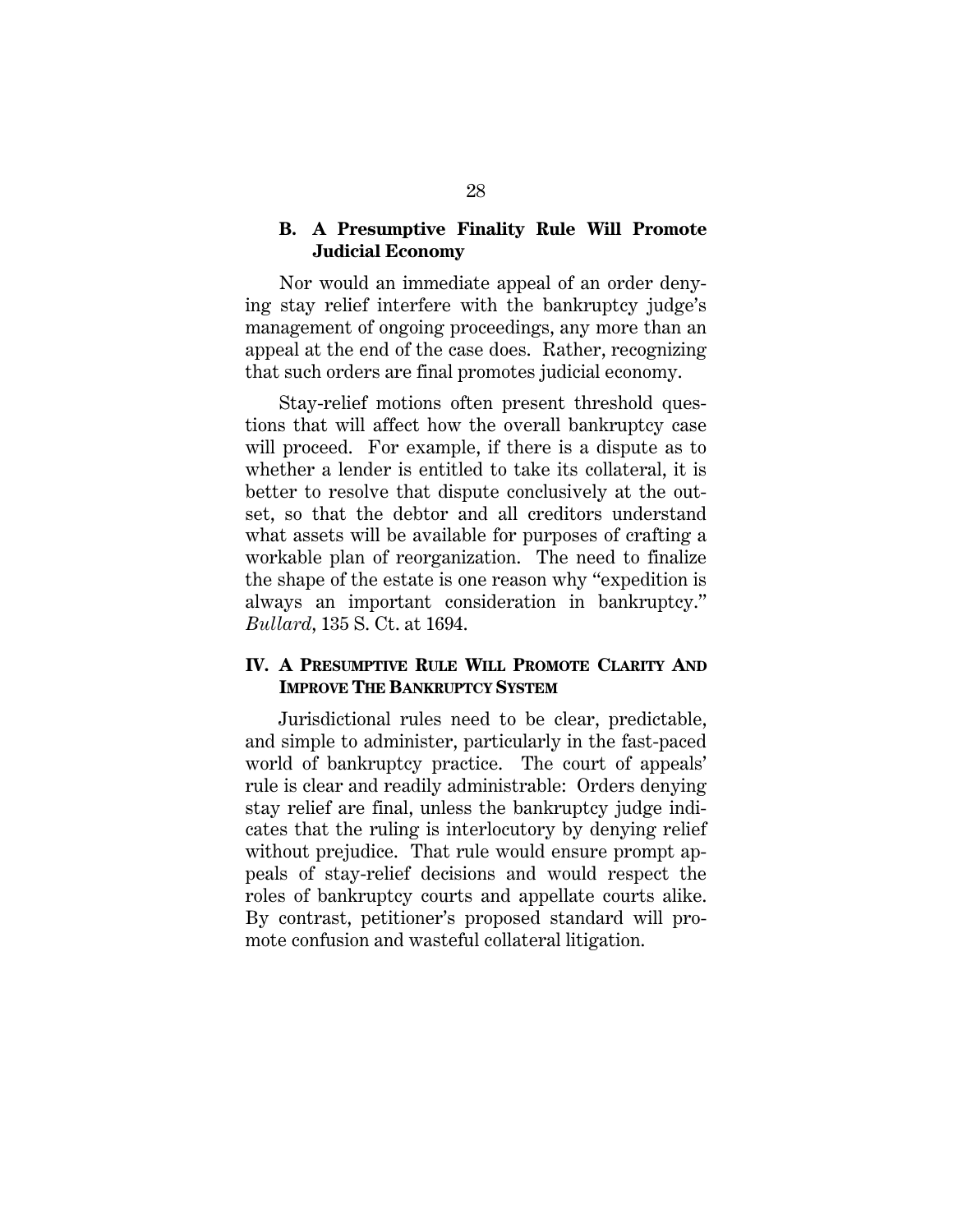## **A. A Rule Of Presumptive Finality Respects The Role Of Bankruptcy Courts And Appellate Courts Alike**

The court of appeals' rule allows bankruptcy courts the flexibility to resolve stay-relief disputes as the circumstances require, through either a final or an interlocutory order. The court can finally deny a motion for stay relief, in which case the movant must appeal immediately and the issue will be resolved expeditiously, or the bankruptcy court can deny a stay-relief motion without prejudice, for example, "because the record [is] incomplete, discovery [is] ongoing, or the court require[s] further research on the issue before it." *In re West Elecs. Inc.*, 852 F.2d 79, 82 (3d Cir. 1988). In such cases, the bankruptcy court can retain its ability to manage the process without interference or secondguessing from the appellate courts until it has finally disposed of the stay-relief motion.

Furthermore, a rule that orders denying stay relief are presumed final unless expressly made without prejudice would benefit all parties and appellate courts by making clear when the time to appeal begins to run. *See Sears, Roebuck & Co.* v. *Mackey*, 351 U.S. 427, 434- 436 (1956) (noting Rule 54(b)'s provision that orders adjudicating less than all claims are interlocutory absent "express" entry of final judgment "has lent welcome certainty to the appellate procedure").

At the same time, a presumptive finality rule would promote the development of binding appellate precedent in the bankruptcy context. Bankruptcy appeals have an unusual two-tier structure: Normally, a litigant must appeal first to a district court or bankruptcy appellate panel (BAP) and only afterwards to the court of appeals. But decisions by the district courts and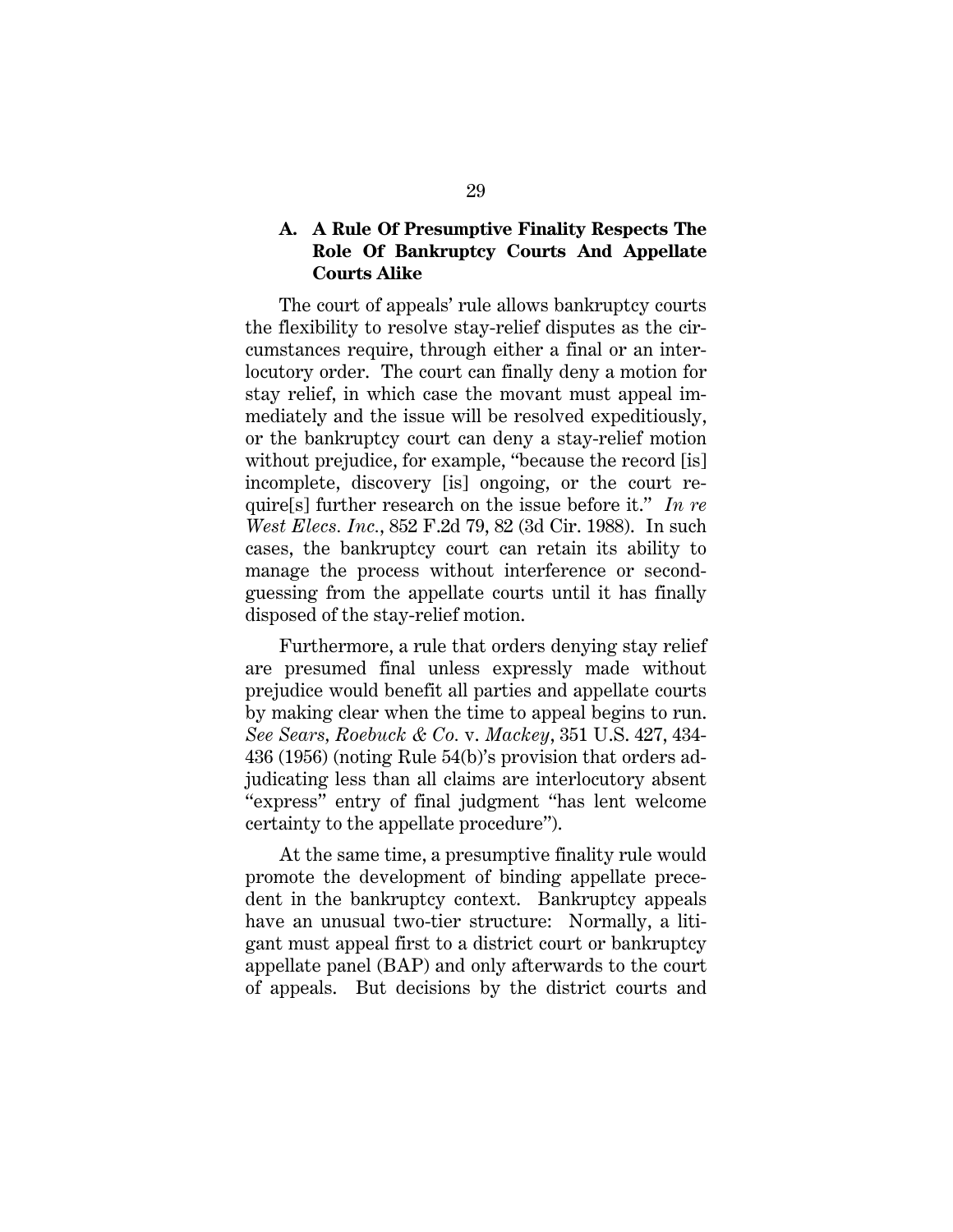BAPs are not generally considered binding on other courts. *See, e.g*, *Threadgill* v. *Armstrong World Indus., Inc.*, 928 F.2d 1366, 1371 (3d Cir. 1991) ("[T]here is no such thing as 'the law of the district.'").

As a result of this structure, bankruptcy law is "less settled than ... other areas of law," McKenna & Wiggins, *Alternative Structures for Bankruptcy Appeals*, 76 Am. Bankr. L.J. 625, 655 (2002), and has been described (by this Court) as "unruly," *RadLAX Gateway Hotel, LLC* v. *Amalgamated Bank*, 566 U.S. 639, 649 (2012). Indeed, in 2005 Congress added some avenues for direct appeal to the court of appeals (at the court of appeals' discretion) due to "widespread unhappiness at the paucity of settled bankruptcy-law precedent." *Weber* v. *U.S. Trustee*, 484 F.3d 154, 158 (2d Cir. 2007).

Although appeals can be taken from interlocutory orders of bankruptcy courts (whether through the twotier structure or by direct appeal to the circuit), such review is discretionary and cannot substitute for an appeal as of right. A clear rule that orders denying stay relief are presumptively final would permit timely appeals (before they become practically or legally moot) and thereby promote the development of uniform bankruptcy precedent.

# **B. Petitioner's Proposed Standard Is Unworkable And Will Harm Consumer Debtors And Other Parties By Increasing The Cost, Uncertainty, And Burden Of Appellate Litigation**

If this Court deems some or all orders denying stay-relief motions to be interlocutory, it will leave courts and parties with the unenviable task of trying to figure out *when* exactly a stay-relief denial becomes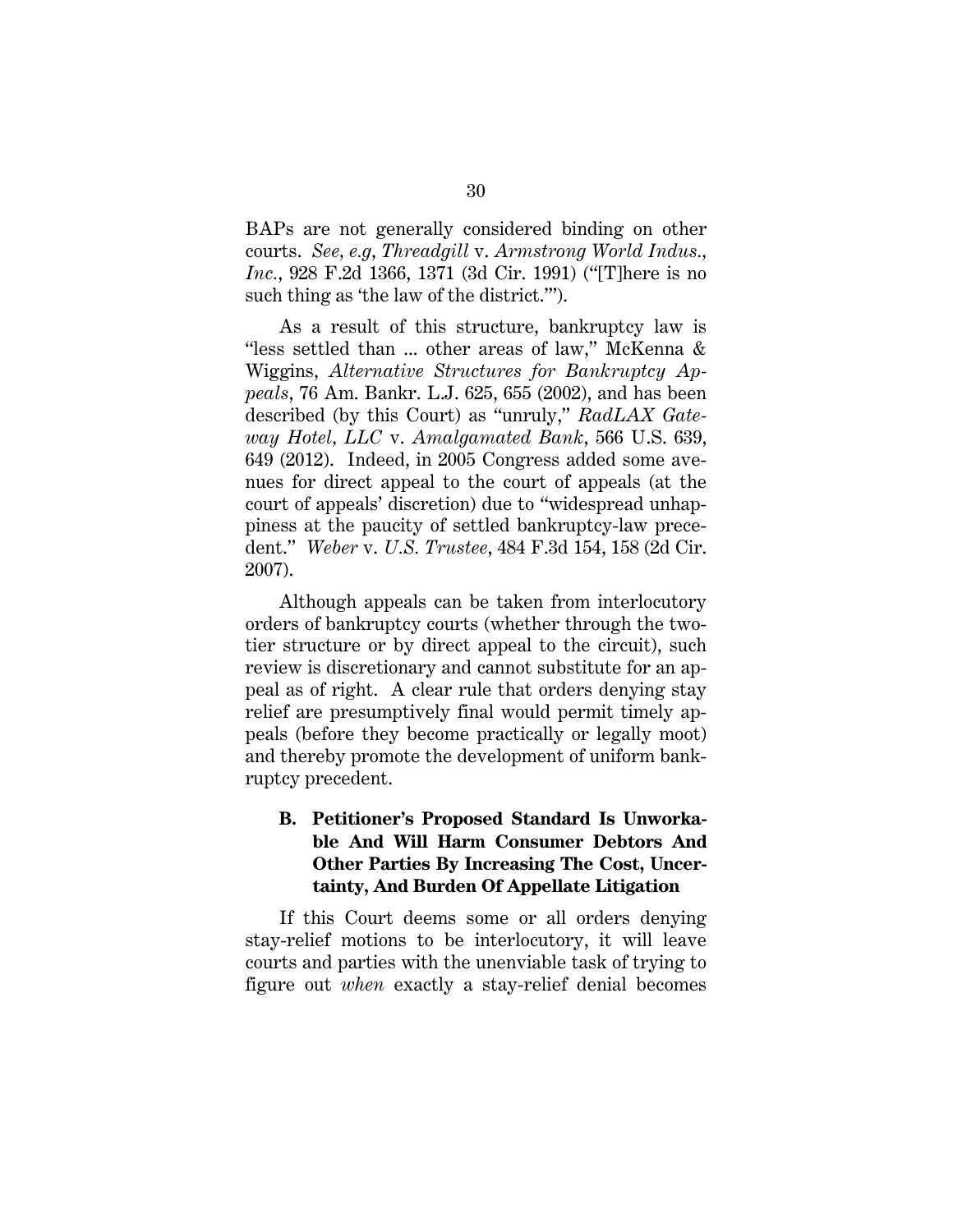appealable. Petitioner's approach could require parties to identify some other, broader bankruptcy "proceeding" whose completion would allow the affected party to appeal. That approach is unworkable in the real world, as petitioner's attempt to articulate a standard illustrates.

Petitioner urges (at 30-31) that jurisdiction should be determined under a highly detailed case-specific approach. Courts and parties must first ask "for what purpose" stay relief is sought, and then, using the answer to that question, ascertain the particular "larger substantive bankruptcy process" that is "implicated" by the identified purpose.

Respectfully, that test is a recipe for disaster. Consider, for example, a secured creditor that files a motion to lift the stay. Petitioner suggests that if the creditor's purpose is to foreclose, the motion "implicates" the "property-disposition process," but that if the creditor's purpose is to prevent the debtor from diminishing the collateral's value, then the motion "implicates" the "adequate-protection lien-preservation process" instead. Pet. Br. 31 n.3. And it is not difficult to posit other, alternative "bankruptcy processes" that might also be "implicated" by the secured creditor's motion, such as the "plan-confirmation process" addressing how the creditor's secured claim and collateral will be treated, or the "claims-allowance process" determining the amount and priority of the creditor's secured claim and any deficiency claim. Such an approach will make appealability contested and unpredictable,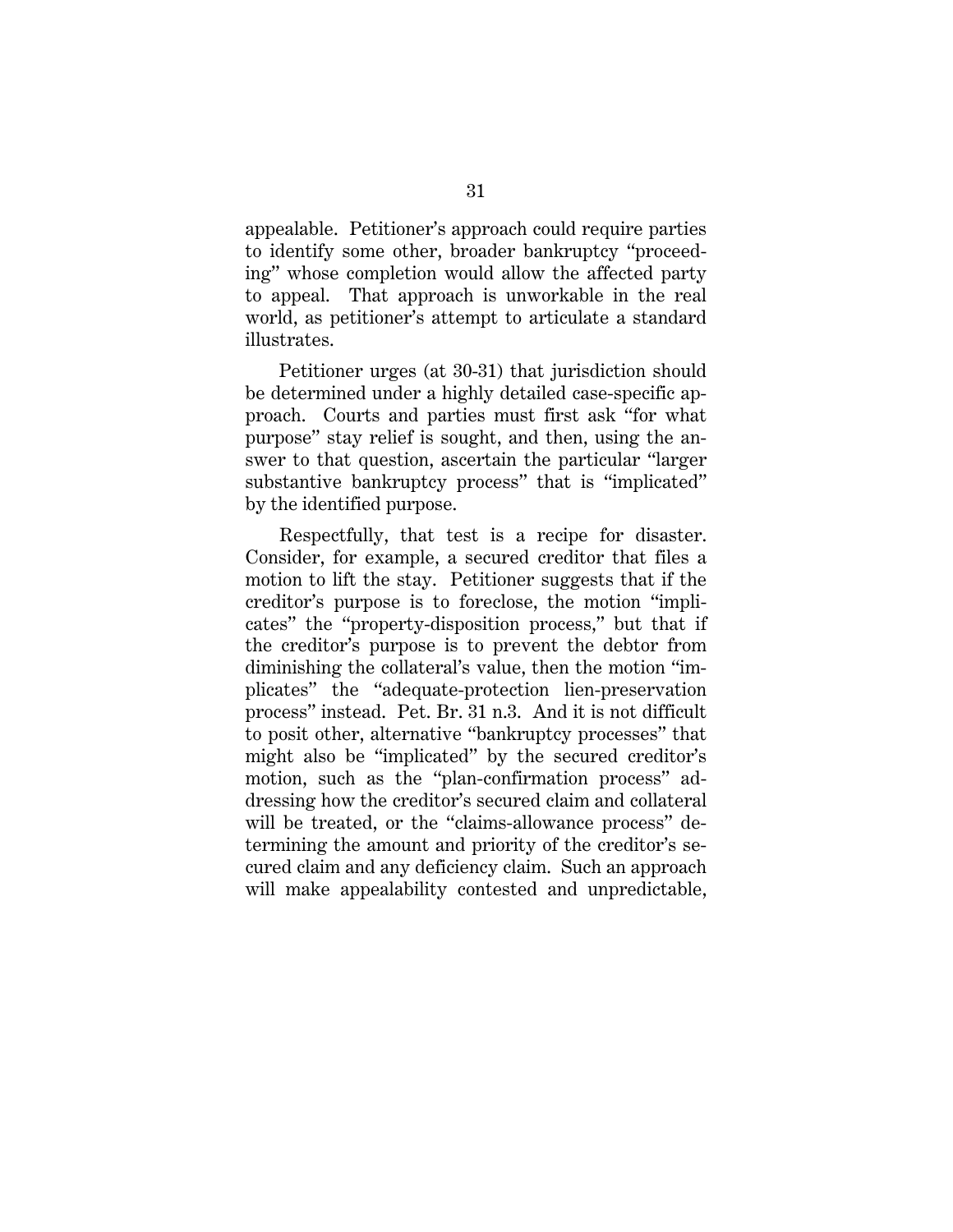pointing to multiple different points in the case when the time to appeal arguably begins to run.<sup>6</sup>

Petitioner's rule would force courts and parties to determine appealability by applying uncertain and malleable factors. Moreover, when it is unclear or contested which "bankruptcy process" is "implicated" by the movant's "purpose" (as it invariably will be), then the question will be litigated, before the bankruptcy court and before the appellate court whose jurisdiction will rest on the question. Coming to an answer "will necessarily require a full briefing of all issues and consume as much judicial resources as an appeal." *Sonnax*, 907 F.2d 1280, 1285. "Jurisdictional rules ought to be simple and precise so that judges and lawyers are spared having to litigate over not the merits of a legal dispute but where and when those merits shall be litigated." *In re Lopez*, 116 F.3d 1191, 1194 (7th Cir. 1997) (Posner, J.). Petitioner's rule flouts that principle.

On top of all that, the murkiness of petitioner's rule will make it harder for attorneys to advise their clients on when to file a notice of appeal. The various "bankruptcy processes" that might tie back to a stay-relief motion are typically resolved at different points in the bankruptcy case. File too early, and the notice of appeal is ineffective; file too late, and the client may have

I

 $6$  Petitioner appears to have difficulty applying its own test to the facts of this case. At times, petitioner's brief suggests the "bankruptcy process" "implicated" by its stay-relief motion was the adjudication of its contract claim, which was resolved by the order disallowing its claim; at other times, petitioner suggests the underlying issue "implicated" by its stay-relief motion was the debtor's alleged bad faith in filing for bankruptcy—an issue petitioner asserts remains open throughout the case, including through the confirmation of any plan (or dismissal of the case). Pet. Br. 30, 45.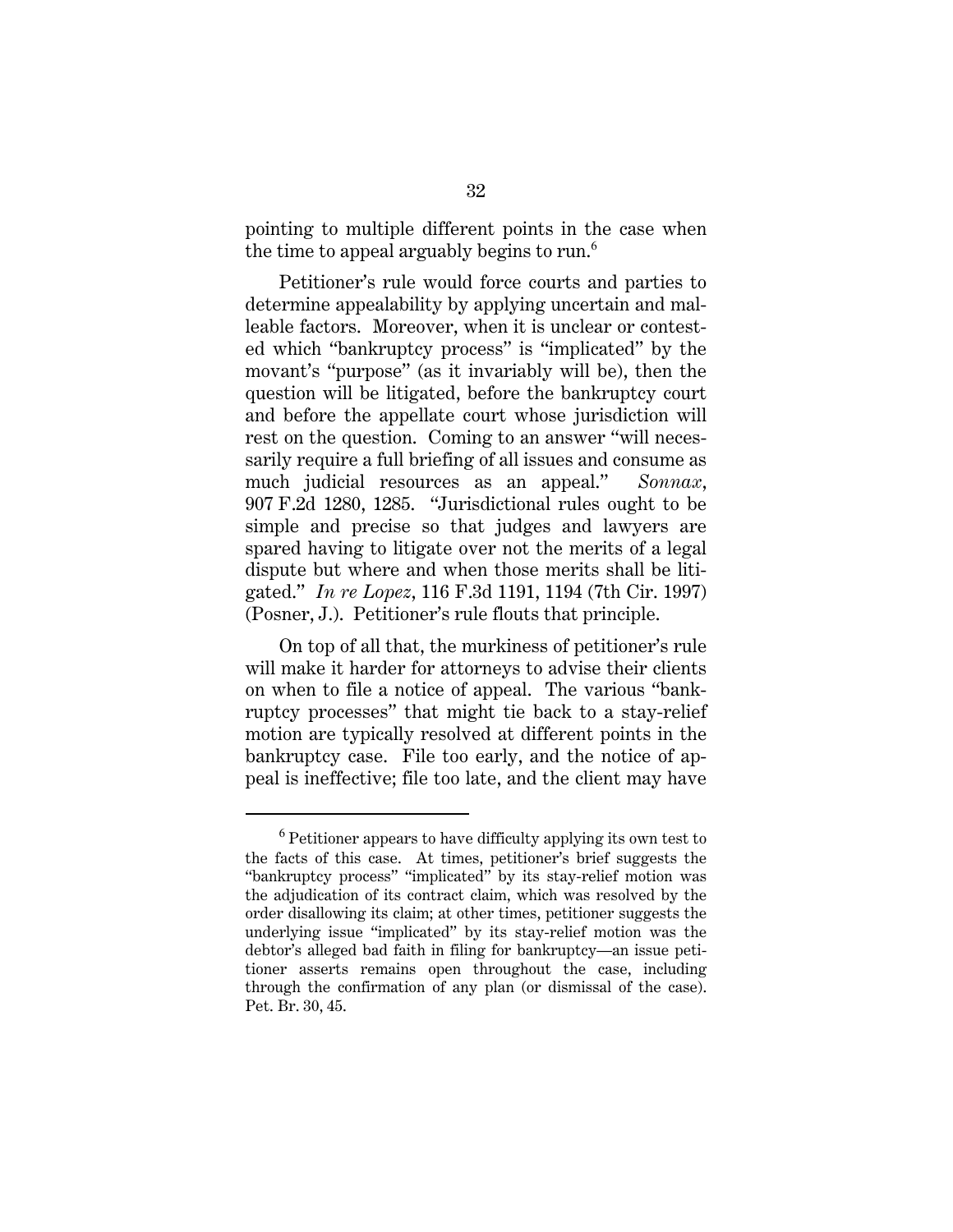lost its appellate rights. The result would inevitably be an abundance of precautionary appeals raising collateral disputes over jurisdiction. *See Gelboim* v. *Bank of Am. Corp.*, 135 S. Ct. 897, 905 (2015) (rejecting argument that order dismissing action in multi-district litigation was not final and noting contrary rule would leave parties "in a quandary about the proper timing of their appeals"; "what event or order would start the [appeal] clock?").

No one would suggest bankruptcy litigation would benefit from additional complexity and sources of delay. But making the bankruptcy process more costly in this manner would be especially problematic in the consumer bankruptcy context. Consumer debtors have limited financial resources, and their lawyers typically work on modest fixed retainers. Even if consumer debtors are more likely to be the party opposing relief from stay, debtors still have a strong interest in having a clear, simple rule that orders denying stay-relief are final orders. Indeed, consumer debtors (like other parties) would benefit from this Court's articulation of clear principles governing the finality of bankruptcy orders in general, based on the statutory text and structure and the effect that such orders have in adjudicating the substantive rights of parties to discrete disputes in bankruptcy cases. Consumer debtors can ill afford the added expense, complication, and delay that would be necessitated by a murky rule of finality and the inevitable proliferation of precautionary appeals and side disputes that rule would engender. Nor are consumer debtors' interests served by a rule that delays appellate review of denials of stay-relief (or other discrete disputes resolved by bankruptcy courts) only to have the denial reversed *after* the debtor has expended signifi